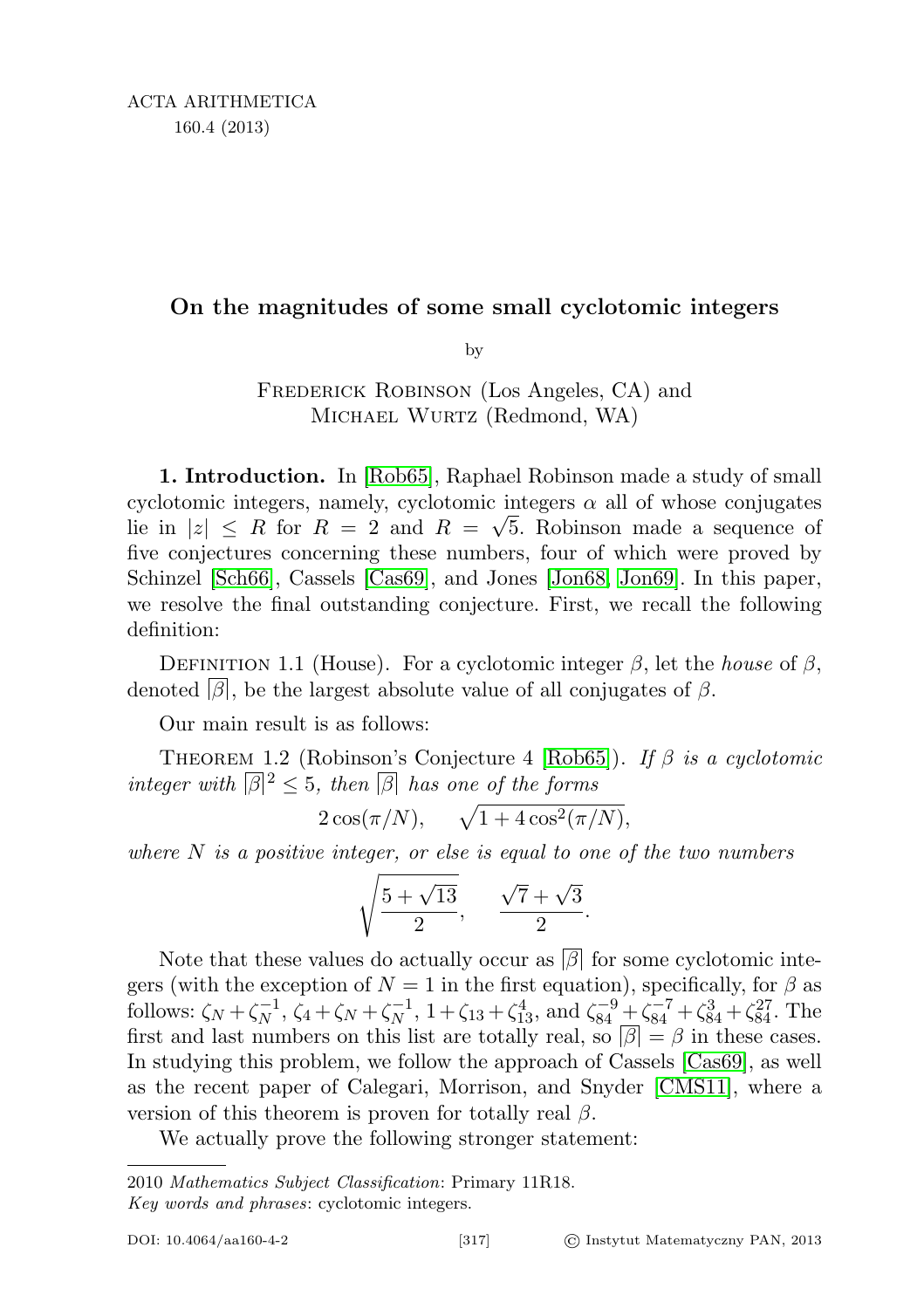THEOREM 1.3. If  $\beta$  is a cyclotomic integer with  $\lvert \beta \rvert^2 \leq 5 + 1/25$ , then either  $\boxed{\beta}$  is a number on the list above, or

 $\overline{\beta}$  = |1 +  $\zeta_{70}$  +  $\zeta_{70}^{10}$  +  $\zeta_{70}^{29}$ |, where  $\zeta_{70} = e^{2\pi i/70}$ .

The main result of Cassels [\[Cas69\]](#page-15-2) implies Theorem [1.2](#page-0-0) with at most finitely many exceptions. The methods of Cassels, however, do not lead to a practical algorithm for determining what those exceptions might be. Indeed, it is noted in [\[CMS11\]](#page-15-5) that any exception must lie in  $\mathbb{Z}[\zeta_N]$  for

# $N = 4692838820715366441120 = 2^5 \cdot 3^3 \cdot 5 \cdot 7 \cdot 11 \cdot 13 \cdot 17 \cdot 19 \cdot 23 \cdot 29 \cdot 31 \cdot 37 \cdot 41 \cdot 47 \cdot 53.$

The motivation for this project is twofold. Most naturally, it was desirable to answer Robinson's conjecture. Robinson was motivated in part by understanding the relationship between the house of a cyclotomic integer  $\alpha$ and the "complexity" of such an integer, as for example measured by the number of roots of unity required to represent  $\alpha$ . Although this problem was qualitatively answered by Loxton [\[Lox72\]](#page-15-6), those arguments are not effective. Another motivation is to the interaction between the algebraic number theory of cyclotomic fields and the numerology of subfactors of small index, as occurring (for example) in [\[Jon83\]](#page-15-7) and more recently in [\[IJMS\]](#page-15-8). This was also the motivation for the recent paper [\[CMS11\]](#page-15-5). Although there is no direct application of our result to the indices of subfactors, it is intriguing that the square of the "exotic" case  $\sqrt{(5 + \sqrt{13})/2}$  of Theorem [1.2](#page-0-0) is also the index of the first exotic subfactor constructed by Aseada and Haagerup [\[AH99\]](#page-15-9).

### 1.1. Some notation. The following is well known:

LEMMA 1.4 (Cyclotomic integer). A number  $\beta \in \mathbb{Q}(\zeta_N)$  is a cyclotomic integer if and only if  $\beta \in \mathbb{Z}(\zeta_N)$  for some N, i.e. if  $\beta$  can be written as a finite sum of roots of unity.

In light of this, the following definition makes sense:

DEFINITION 1.5 (N). For a given cyclotomic integer  $\beta$ ,  $\mathcal{N}(\beta)$  is the minimal number of roots of unity whose sum is  $\beta$ .

Note that given  $\alpha$  and  $\beta$ , we have  $\mathcal{N}(\alpha) - \mathcal{N}(\beta) \leq \mathcal{N}(\alpha \pm \beta) \leq \mathcal{N}(\alpha) + \beta$  $\mathcal{N}(\beta)$ .

Following Cassels, we also make the following definition:

DEFINITION 1.6 (M). For a given cyclotomic integer  $\beta$ ,  $\mathcal{M}(\beta)$  is the arithmetic mean of  $|\beta'|^2$  for all conjugates  $\beta'$  of  $\beta$ .

Note that  $|\beta|^2 = \beta \overline{\beta}$  is a cyclotomic integer. Since the Galois group of a cyclotomic extension is abelian, complex conjugation commutes with any automorphism. In particular,  $\mathcal{M}(\beta) = \mathcal{M}(\beta')$  for any conjugate  $\beta'$  of  $\beta$ , and moreover  $\mathcal{M}(\beta)$  is the (normalized) trace of  $|\beta|^2$ , and hence lies in Q.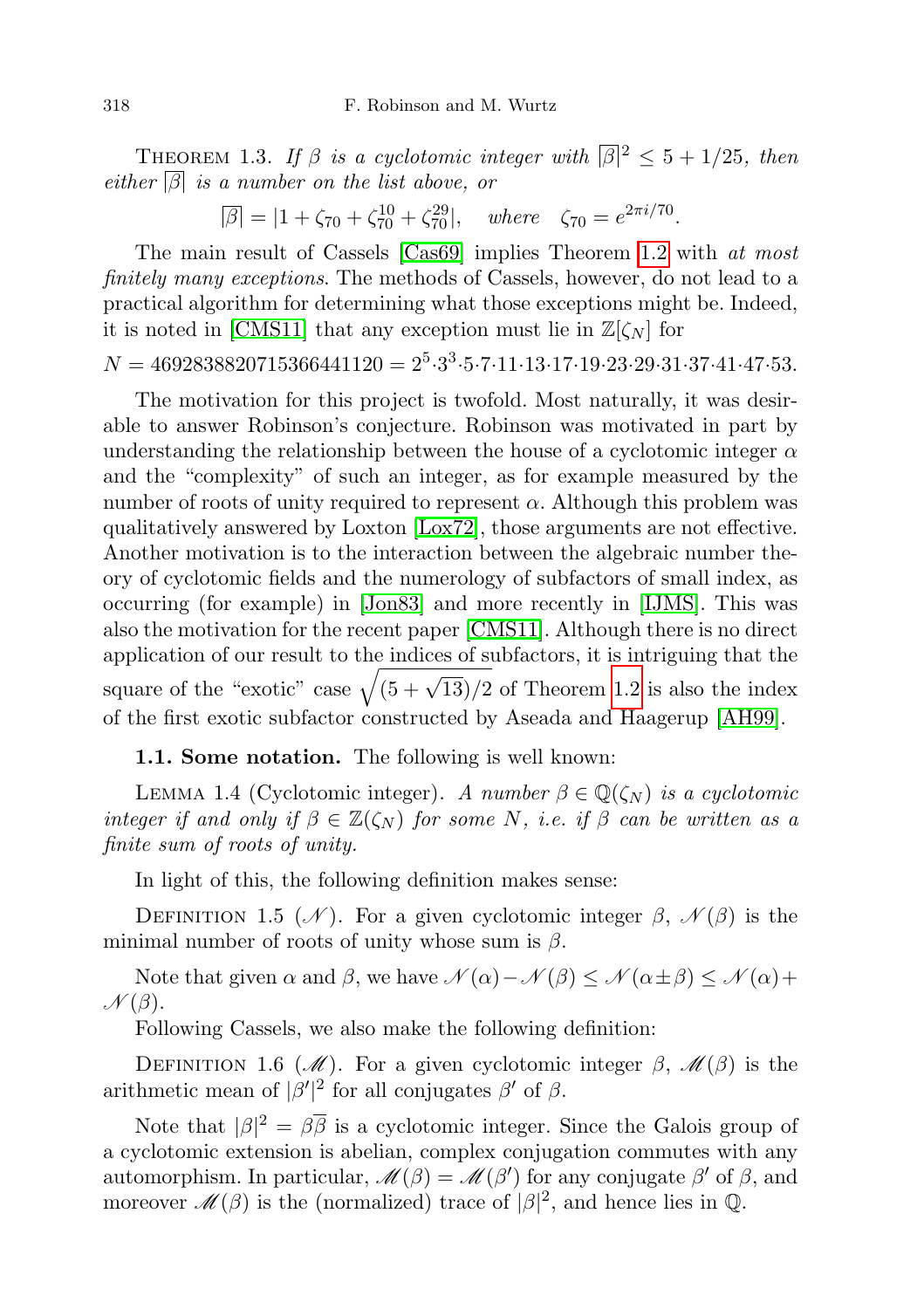DEFINITION 1.7 (Equivalence). Two cyclotomic integers  $\alpha$  and  $\beta$  are equivalent if  $\alpha = \zeta \beta'$  for some  $\zeta$  a root of unity and  $\beta'$  a conjugate of  $\beta$ . We write  $\alpha \equiv \beta$ .

Since every root of unity has absolute value one, it follows that  $\mathscr{M}(\zeta\gamma) =$  $\mathscr{M}(\gamma)$  for any root of unity  $\zeta$ . In particular, if  $\alpha \equiv \beta$ , then  $\mathscr{M}(\alpha) =$  $\mathscr{M}(\zeta\beta') = \mathscr{M}(\beta') = \mathscr{M}(\beta).$ 

<span id="page-2-0"></span>DEFINITION 1.8 (Minimal cyclotomic integer). A cyclotomic integer  $\beta$  is minimal if  $\beta \in \mathbb{Q}(\zeta_N)$ , and there is no equivalent  $\beta' \in \mathbb{Q}(\zeta_{N'})$  with  $N' < N$ .

Since  $[\beta] = [\beta']$ , to prove the theorem it suffices to consider all minimal cyclotomic integers.

DEFINITION 1.9 ( $\zeta_N$ ). We always mean by  $\zeta_N$  a primitive Nth root of unity, not any Nth root of unity.

### 2. Some preliminary results

#### 2.1. Properties of  $\mathcal M$

REMARK 2.1.  $\mathcal{N}(\beta) = 1$  if and only if  $\mathcal{M}(\beta) = 1$ . This follows from [\[Kro37\]](#page-15-10).

LEMMA 2.2. If  $\mathcal{N}(\beta) = 2$ , then either  $\mathcal{M}(\beta) \geq 15/8$ , or  $\mathcal{M}(\beta) =$  $3/2, 5/3, 7/4, 9/5,$  or 11/6. The first four values occur only when  $\beta$  is equivalent to  $1 + \zeta_N$  for  $N = 5, 7, 30,$  or 11 respectively, and 11/6 occurs only for  $N = 13$  or 42.

*Proof.* The sum of two roots of unity is equivalent to  $1 + \zeta_N$  for some N. One computes directly that  $\mathcal{M}(1+\zeta_N) = 2(1+\mu(N)/\varphi(N))$ , where  $\mu$  is the Möbius  $\mu$ -function and  $\varphi$  is Euler's totient function, from which the result follows (cf. [\[CMS11,](#page-15-5) Remark 9.0.2]).  $\blacksquare$ 

REMARK 2.3 ([\[Cas69,](#page-15-2) Lemma 3]). If  $\mathcal{N}(\beta) \geq 3$ , then  $\mathcal{M}(\beta) \geq 2$ .

REMARK 2.4 ([\[Cas69,](#page-15-2) Section 3]). If  $\beta \in \mathbb{Z}(\zeta_N)$ , and  $p^n$  exactly divides N, then we can write  $\beta$  as a sum of products of  $p^n$ th roots of unity with  $\eta_j \in \mathbb{Z}(\zeta_{N/p})$ . Write  $\beta = \sum_{j=0}^{p-1} \zeta_{p}^j \eta_j$ , and let X be the number of non-zero terms in the summation. Let  $\alpha_i$ ,  $1 \leq i \leq X$ , refer to the X non-zero  $\eta_j$ .

If  $p$  exactly divides  $N$ , note that this representation is unique up to adding a constant to all  $\eta_i$ . We have the equality

<span id="page-2-1"></span>(2.1) 
$$
(p-1)\mathscr{M}(\beta) = (p-X)\sum_{i=1}^X \mathscr{M}(\alpha_i) + \sum_{1 \leq i < j \leq X} \mathscr{M}(\alpha_i - \alpha_j).
$$

On the other hand, if  $n > 1$ , then this representation is unique. In this case,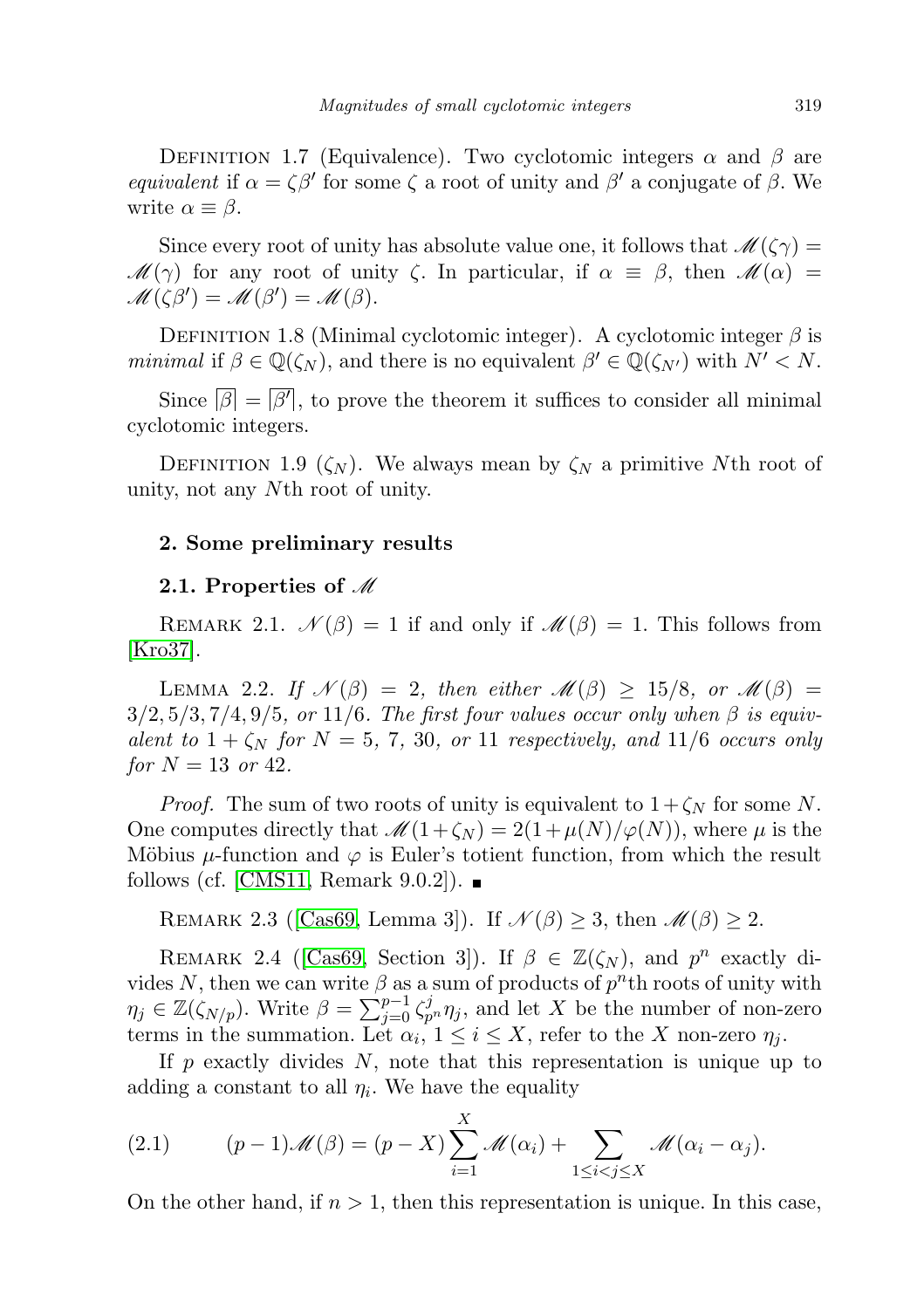we have the equality

(2.2) 
$$
\mathscr{M}(\beta) = \sum_{i=1}^X \mathscr{M}(\alpha_i).
$$

**2.2. Conjugation.** Throughout the paper, in many cases we will need to show, for  $\beta$  the sum of two given cyclotomic integers, that  $\beta$ <sup>2</sup> > 5+1/25, and thus  $\beta$  is not an exception to the theorem. One common method of proving this is as follows:

<span id="page-3-0"></span>LEMMA 2.5. Suppose  $\beta$  is equivalent to  $\alpha + \zeta_{p^n} \gamma$ , where  $\alpha \in \mathbb{Q}(\zeta_{M'})$  and  $\gamma \in \mathbb{Q}(\zeta_{M''})$ . Let m be the largest integer such that  $\zeta_{p^m} \in \mathbb{Q}(\zeta_{M'})$  or  $\mathbb{Q}(\zeta_{M''})$ . Then if  $m < n$ ,

(2.3) 
$$
\overline{\beta}|^2 \ge |\alpha|^2 + |\gamma|^2 + 2|\alpha| \cdot |\gamma| \cdot \cos(\theta)
$$

where

$$
\theta = \begin{cases} 2\pi/p^n & \text{if } m = 0, \\ \pi/p^{n-m} & \text{if } m > 0. \end{cases}
$$

Moreover, if  $(M', M'') = 1$ , then

(2.4) 
$$
\overline{|\beta|^2} \geq |\alpha|^2 + |\gamma|^2 + 2|\alpha| \cdot |\gamma| \cdot \cos(\theta).
$$

*Proof.* By assumption on m and n, there exists a Galois automorphism sending  $\zeta_{p^n}$  to  $\zeta_{p^n}^i$  and fixing  $\alpha$  and  $\gamma$  as long as  $(i, p) = 1$  and  $\zeta_{p^m} = \zeta_{p^m}^i$ , i.e. when  $i \equiv 1 \mod p^m$ . If  $m = 0$ , we may conjugate  $\zeta_{p^n}$  to any other primitive  $p^n$ th root of unity. The largest angle between two adjacent primitive  $p^n$ th roots of unity is  $2 \cdot 2\pi/p^n$ , so we can place the argument of  $\zeta_{p^n}^i \gamma$  to within  $2\pi/p^n$  of the argument of  $\alpha$ . If  $m>0$ , then there are  $p^{n-m}$  equally spaced primitive  $p^n$ <sup>th</sup> roots of unity that are congruent to 1 mod  $p^m$ . We can then guarantee that some conjugate of  $\beta$  is  $\alpha + \zeta_{p}^i$ , where the difference in arguments between  $\alpha$  and  $\zeta_{p^n}^i \gamma$  is at most  $\pi/p^{n-m}$ .

For the second claim, if  $(M', M'') = 1$ , then we may simultaneously conjugate  $\alpha$  and  $\gamma$  to their largest conjugate, and then apply the first part of the lemma.

2.3. A note on computational accuracy. In several places we have verified results through the use of a computer. For example, given  $\beta$ , we wish to know if  $\beta$  is equal to some  $\gamma$  from the list of Theorem [1.3.](#page-0-1) We show that by computing  $\beta$  to a necessary degree of accuracy, we can claim that  $|\beta|$  is equal to  $\gamma$ , and not just very near to it.

LEMMA 2.6. Suppose  $\beta$  is a cyclotomic integer,  $\gamma$  is on the list of The-orem [1.3](#page-0-1), and  $k = [\mathbb{Q}(\zeta_N) : \mathbb{Q}] = \varphi(N)$ , where  $\beta, \gamma \in \mathbb{Q}(\zeta_N)$ . If  $|\mathbb{B}| - \gamma|$  $(10+1/25)^{-k}$ , then  $\overline{\beta} = \gamma$ .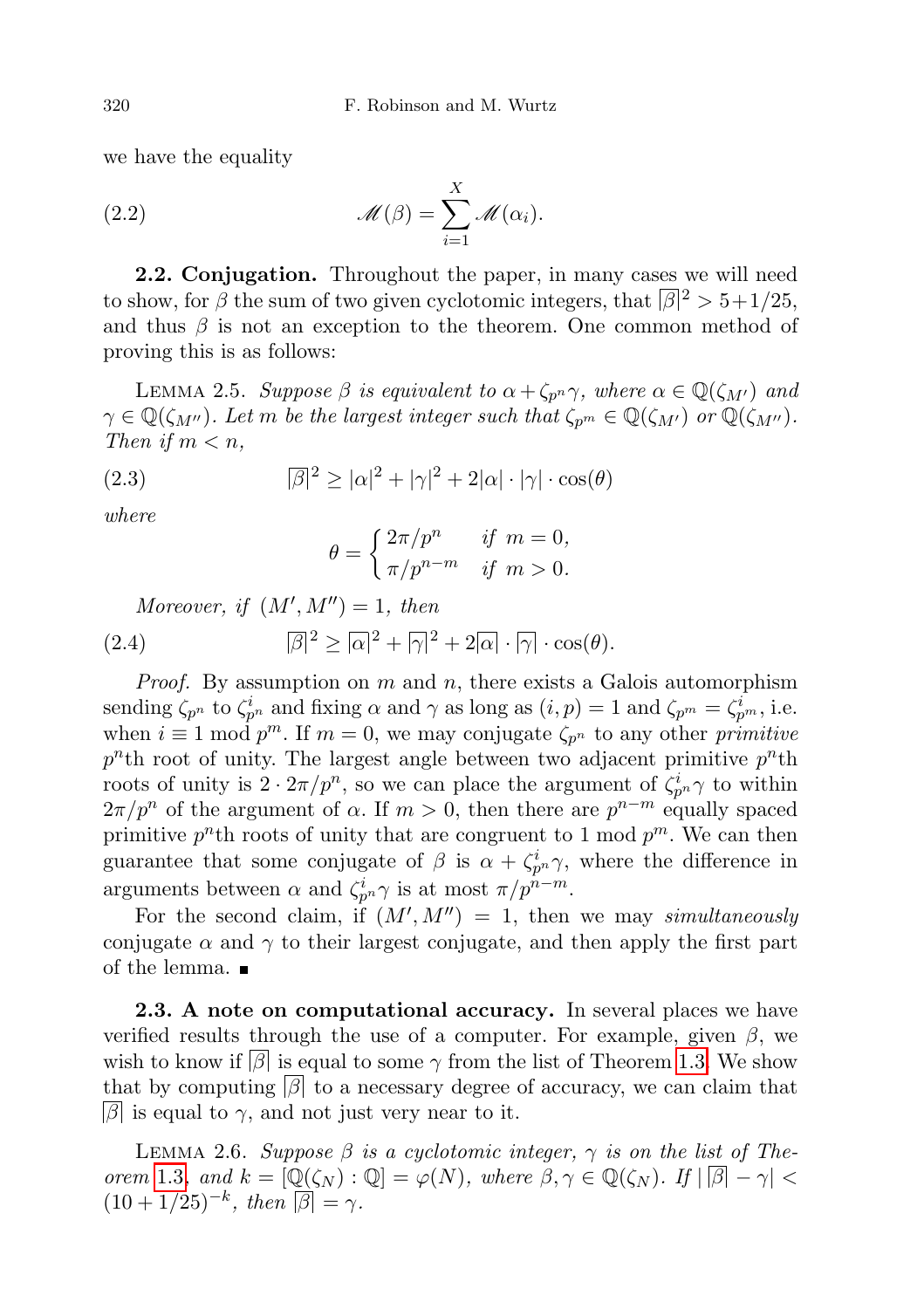*Proof.* Let  $\delta = |\overline{\beta}| - \gamma$ . Then  $\delta$  is also a cyclotomic integer in  $\mathbb{Q}(\zeta_N)$ and  $\delta$  has at most k conjugates. Denote the conjugates by  $\delta_1, \ldots, \delta_i$  with  $\delta_1 = \delta$ . As all conjugates of  $\beta$  and  $\gamma$  have magnitude at most  $5 + 1/25$ , all conjugates of  $\delta$  have magnitude at most  $10 + 2/25$ . Then  $|Norm(\delta)| =$  $|\delta_1 \cdots \delta_i| \leq \delta (10 + 2/25)^{k-1} < 1$ . We have  $|\text{Norm}(\delta)| < 1$  if and only if Norm $(\delta) = 0 = \delta$ , so  $|\beta| = \gamma$ .

**2.4. Theorem [1.3](#page-0-1) when**  $\mathcal{N}(\beta) \leq 3$ . In this section, we recall known results that allow us to deduce Theorem [1.3](#page-0-1) in the special case when  $\mathcal{N}(\beta)$  $\leq 3$ :

1. If  $\mathcal{N}(\beta) = 1$ , then  $|\beta| = 1 = 2\cos(\pi/3)$ .

2. If  $\mathcal{N}(\beta) = 2$ , then  $\beta \equiv 1 + \zeta_n$  for some n and  $|\beta| = 2|\cos(\pi/n)|$ .

2. If  $\mathcal{N}(\beta) = 2$ , then  $\beta = 1 + \zeta_n$  for some *n* and  $|\beta| = 2|\cos(\pi/n)|$ .<br>3. If  $\mathcal{N}(\beta) = 3$ , Jones' [\[Jon69,](#page-15-4) Theorem 2] states that if  $|\beta| \leq 1 + \sqrt{2}$ , then  $\beta$  is equivalent to (a)  $1 + \zeta_n - \zeta_n^{-1}$ , (b)  $1 \pm i + \zeta_n$ , or (c) one of 15 numbers that he lists.

In case (a),  $\boxed{\beta}$  is equal to  $\sqrt{1 + 4\cos^2(\pi/M)}$  where the value of M depends on  $n$  in a slightly subtle way. In particular,

$$
M(n) = \begin{cases} 2n & \text{if } n \text{ is odd,} \\ n & \text{if } n/2 \text{ is odd,} \\ n/4 & \text{if } n/4 \text{ is odd,} \\ n/2 & \text{if } n/4 \text{ is even.} \end{cases}
$$

In case (b) Lemma [2.5](#page-3-0) proves that if n does not divide  $2^4 \cdot 3 \cdot 5 \cdot 7$ , then  $\overline{\beta}$  >  $\sqrt{5+1/25}$  (by letting  $\alpha = 1+i$ ). There are then 40 divisors of  $2^4 \cdot 3 \cdot 5 \cdot 7$ that were checked computationally.

We checked each number in case (c), and all were equal to a form from Robinson.

**3. An upper bound for**  $\mathcal{M}(\beta)$ . Many of our arguments are based on the following lemma:

<span id="page-4-0"></span>LEMMA 3.1. If  $\beta$  is a cyclotomic integer with  $\lvert \overline{\beta} \rvert^2 \leq 5 + 1/25$ , then  $\mathscr{M}(\beta) < 13/4$  or  $\overline{\beta}$  =  $\sqrt{1+4\cos^2(\pi/N)}$  for some N.

REMARK 3.2. One should compare this with Lemma 5.1.1 of [\[CMS11\]](#page-15-5), where, assuming the slightly weaker condition  $\lfloor \beta \rfloor \leq 76/33$ , it is shown that  $\mathcal{M}(\beta) < 23/6$ . The significant improvement  $(23/6 = 13/4 + 7/12)$  in our upper bound for  $\mathscr{M}(\beta)$  (at the cost of a stronger bound on  $\beta$ ) is what allows us to push the methods of Cassels and [\[CMS11\]](#page-15-5) to prove Robinson's conjecture.

*Proof of Lemma [3.1](#page-4-0).* Let  $P_i$  and  $\alpha_i$  be as below (note that all  $P_i$  are irreducible over  $\mathbb{Z}$ , and their roots are real and positive):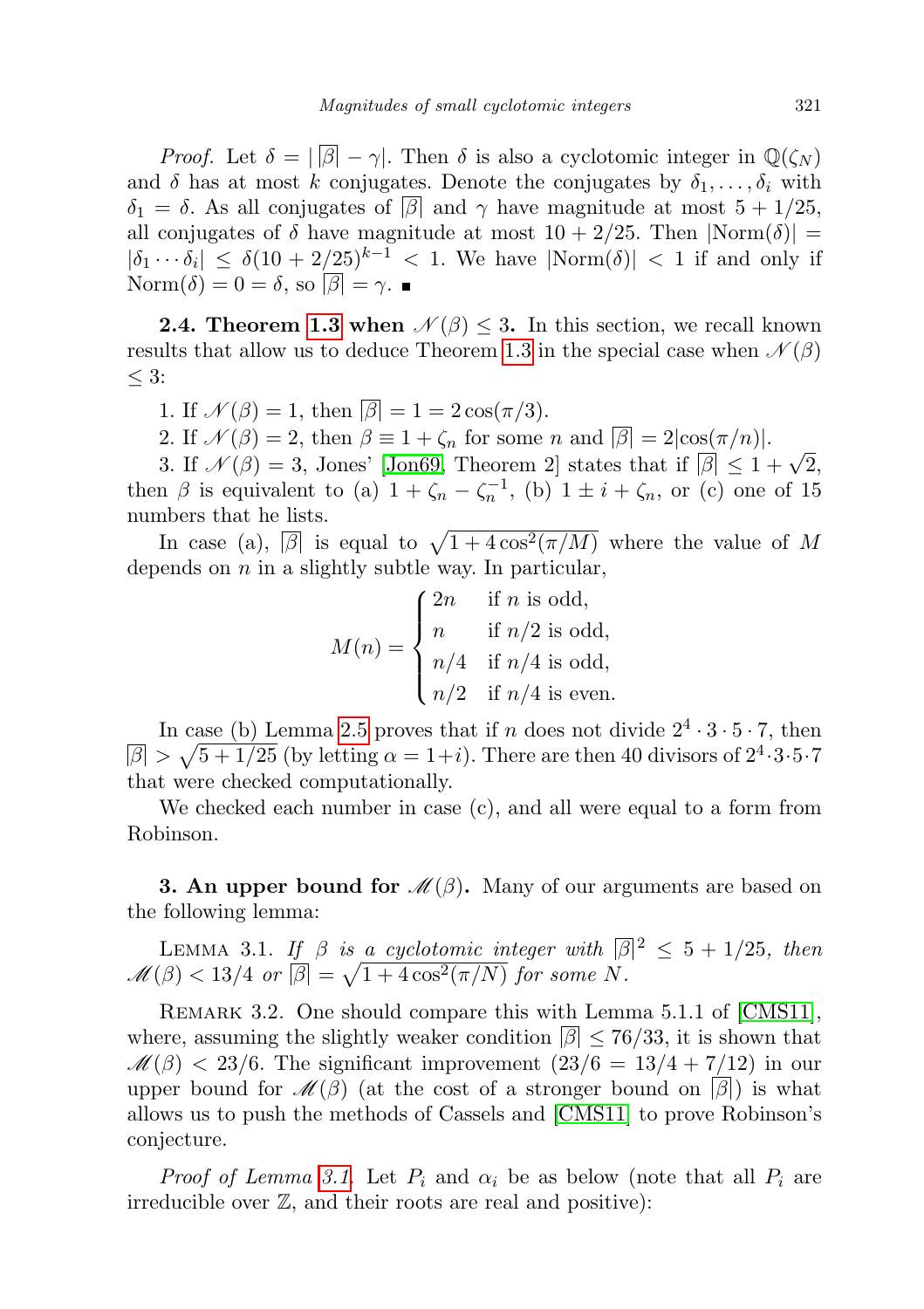| i              | $P_i$                             | $1000\alpha_i$ | N              |
|----------------|-----------------------------------|----------------|----------------|
| $\mathbf{1}$   | $x-3$                             | 110            | $\overline{4}$ |
| $\overline{2}$ | $x-4$                             | 530            | 6              |
| 3              | $x-5$                             | 620            | 1              |
| $\overline{4}$ | $x^2-6x+6$                        | 18             | 12             |
| $\overline{5}$ | $x^2-6x+7$                        | 28             | -8             |
| 6              | $x^2 - 7x + 11$                   | 194            | 10             |
| $\overline{7}$ | $x^3-10x^2+31x-29$                | 130            | 14             |
| 8              | $x^4 - 13x^3 + 58x^2 - 98x + 41$  | 45             |                |
| 9              | $x^4 - 13x^3 + 59x^2 - 107x + 61$ | 40             | 15             |

Let  $f(x) = 13/4 - x - \sum \alpha_i \log |P_i(x)|$ . We claim that  $f(x)$  is positive for all values of x in  $[0, 5+1/25]$  where it is defined (there are many asymptotes where  $f(x) \to +\infty$ ). Note that f is defined everywhere that is not a root of some  $P_i$ .



The derivative of  $f(x)$  has 20 real zeroes in [0, 5+1/25], at which all of f is positive. Also, f is positive at 0 and  $5 + 1/25$ . So f is positive everywhere on  $[0, 5 + 1/25]$  where it is defined.

Now take any non-zero cyclotomic integer  $\beta$  with  $\beta \overline{\beta} = |\overline{\beta}|^2 \leq 5 + 1/25$ .

If  $\lbrack\beta\rbrack^2$  is equivalent to a root of some  $P_i,$  note two things: it cannot be  $P_8,$ as that has a non-abelian Galois group  $D_8$  which would imply that  $\beta$  is not a cyclotomic integer. Furthermore  $\lbrack \beta \rbrack^2$  is the largest root of  $P_i$ . All largest roots of  $P_i$ ,  $i \neq 8$ , are squares of  $\sqrt{1 + 4\cos^2(\pi/N)}$  for N as shown in the above table.

If  $\beta \bar{\beta}$  is not equivalent to a root of any  $P_i$ , let  $x_j$ ,  $1 \leq j \leq n$ , be the conjugates of  $\beta\bar{\beta}$ . Note that the conjugates of  $\beta\bar{\beta}$  are  $\beta'\bar{\beta}'$  for  $\beta'$  the conjugates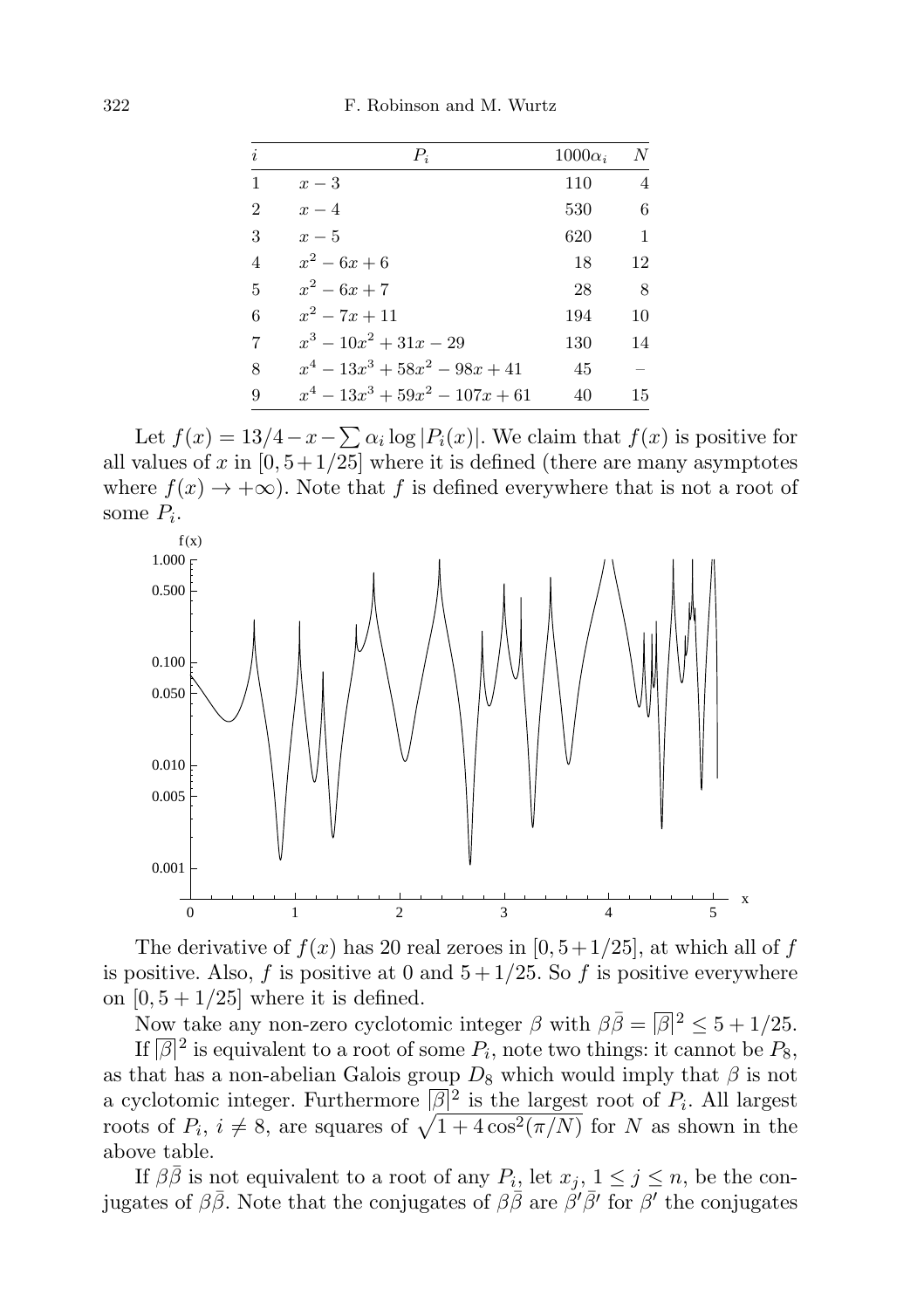of  $\beta$ . Then  $0 < x_j \leq 5 + 1/25$  and  $P_i(x_j) \neq 0$  for any  $i, j$ , so we have

$$
\sum_{j=1}^{n} f(x_j) > 0,
$$
\n
$$
\sum_{j=1}^{n} \left( \frac{13}{4} - x_j - \sum_i \alpha_i \log |P_i(x_j)| \right) > 0,
$$
\n
$$
\frac{13}{4}n - \sum_{j=1}^{n} x_j - \sum_i \left( a_i \sum_{j=1}^{n} \log |P_i(x_j)| \right) > 0,
$$
\n
$$
\frac{13}{4}n - n\mathcal{M}(\beta) - \sum_i a_i \log \left| \prod_{j=1}^{n} P_i(x_j) \right| > 0,
$$
\n
$$
\frac{13}{4}n - n\mathcal{M}(\beta) > \sum_i a_i \log \left| \prod_{j=1}^{n} P_i(x_j) \right|,
$$
\n
$$
\frac{13}{4}n - n\mathcal{M}(\beta) > \sum_i a_i \log |\text{Norm}(P_i(\beta \bar{\beta}))|,
$$
\n
$$
\frac{13}{4}n - n\mathcal{M}(\beta) > 0,
$$
\n
$$
\frac{13}{4} > \mathcal{M}(\beta).
$$

4. If  $\beta \in \mathbb{Q}(\zeta_N)$ , then N or  $N/2$  is squarefree

<span id="page-6-0"></span>LEMMA 4.1. Suppose  $\beta \in \mathbb{Q}(\zeta_N)$  is an exception to Theorem [1.3](#page-0-1) and is minimal in the sense of Definition [1.8](#page-2-0). If  $p^2$  divides N, then  $p = 2$  and 4 exactly divides N.

Suppose towards a contradiction that  $p^n$  exactly divides N, with  $n \geq 2$ and  $p^n \neq 4$ . Write  $\beta = \sum_{j=0}^{p-1} \zeta_{p^n}^j \eta_j$ , with  $\eta_j \in \mathbb{Q}(\zeta_{N/p})$ . We refer to this as the p-decomposition of  $\beta$ . Let  $\alpha_i$  be the X non-zero  $\eta_i$ . We know by Cassels [\[Cas69\]](#page-15-2) that  $\mathcal{M}(\beta) = \sum \mathcal{M}(\alpha_i)$ , so by Lemma [3.1,](#page-4-0)  $\sum \mathcal{M}(\alpha_i)$  < 13/4. Moreover, X must be 2: indeed,  $X = 1$  would mean N is not minimal,  $X = 3$  would mean  $\mathcal{N}(\beta) = 3$ , and  $X > 3$  would mean  $\mathcal{M}(\beta) \geq 4$ .

Let  $\beta = \alpha + \zeta_{p^n} \gamma$ , and assume without loss of generality that  $\mathscr{M}(\alpha) \leq$  $\mathcal{M}(\gamma)$ . Then  $\mathcal{M}(\alpha) \leq 13/8$ , so  $\mathcal{M}(\alpha) = 1$  or 3/2.

4.1.  $\mathcal{M}(\alpha) = 1$ . Recall that  $\mathcal{N}(\beta) > 3$ , so  $\mathcal{N}(\gamma) \geq 3$ .

Assume without loss of generality (by multiplying  $\beta$  by a root of unity) that  $\alpha = 1$ . We know that  $2 \leq \mathcal{M}(\gamma) < 9/4$ .

• First assume that  $|\overline{\gamma}|^2 > 2$ , then by [\[Cas69,](#page-15-2) corollary to Lemma 5], we • First assume that  $|\gamma|^2 > 2$ , then by [Caso9, corollary have  $|\gamma|^2 \ge 3$ . If  $p \ge 3$ , then by Lemma [2.5,](#page-3-0)  $|\beta|^2 \ge 4 + \sqrt{3}$ .

In the case of  $2^n$ ,  $n > 2$ , write  $\gamma = \gamma' + \zeta_{2^{n-1}}\gamma''$ , with  $\gamma', \gamma'' \in \mathbb{Q}(\zeta_{N/4})$ . Since  $\mathcal{M}(\gamma') + \mathcal{M}(\gamma'') = \mathcal{M}(\gamma) < 21/4$ , either both  $\gamma'$  and  $\gamma''$  are roots of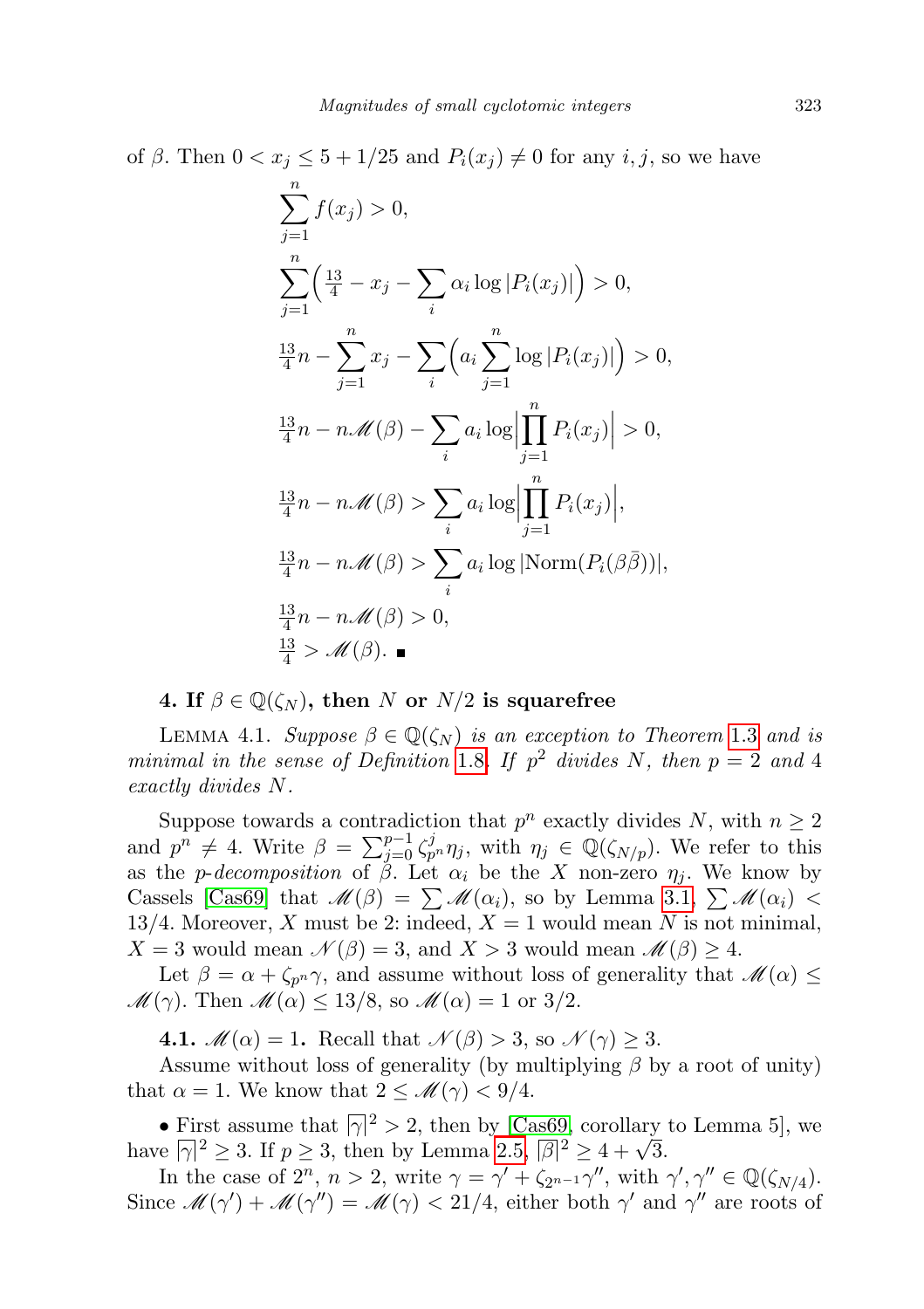unity and  $\beta$  is 3 roots of unity, or one of  $\gamma'$  or  $\gamma''$  is 0. The latter case implies unity and  $\beta$  is 3 roots of unity, or one of  $\gamma$  or  $\gamma$  is 0. 1 no<br>  $\beta \equiv 1 + \zeta_{2^n}^i(\gamma' + \gamma'')$ , and by Lemma [2.5,](#page-3-0)  $|\beta|^2 \ge 4 + \sqrt{6}$ .

• The other case is if  $\mathscr{M}(\gamma) = |\gamma|^2 = 2$ . By [\[Cas69,](#page-15-2) Lemma 6],  $\gamma$  is • The other case is if  $\mathcal{M}(\gamma) = |\gamma|$ <sup>-</sup> = 2. By [Casb9, Lemma 0],  $\gamma$  is<br>equivalent to one of  $(-1 + \sqrt{-7})/2 \equiv 1 + \zeta_7 + \zeta_7^3$  or  $(\sqrt{5} + \sqrt{-3})/2 \equiv$  $\zeta_3 - \zeta_5 - \zeta_5^{-1}$ . We break down into cases as follows:

(a)  $p^{n} = 3^{2}$  and  $\gamma \equiv 1 + \zeta_{7} + \zeta_{7}^{3}$ . Then  $\theta \leq 2\pi/9$  and  $|\beta|^{2} > 5.1667$ .

(b)  $p^n = 3^2$  and  $\gamma \equiv \zeta_3 - \zeta_5 - \zeta_5^{-1}$ . Here, we have  $\gamma = \zeta_m \cdot (\zeta_3^j - \zeta_5^k - \zeta_5^{-k})$ , and so, after multiplying  $\beta$  by some root of unity, we may assume  $\beta$  is of the form  $1 + \zeta_{32}^i \cdot \zeta_m^j \cdot (\zeta_3^j - \zeta_5^k - \zeta_5^{-k})$  for some values of  $i, j, k, l$ . If  $2^4$ ,  $5^2$ , or any prime greater than 5 divides m, we may conjugate  $\beta$  by Lemma [2.5.](#page-3-0) We may also assume (by changing i) that 3 does not divide m. This limits m to eight possible values. We may conjugate  $\zeta_m$  so that  $l = 1$ . There are then  $384 = 2 \cdot 4 \cdot 6 \cdot 8$  possibilities for  $\beta$ . Computation reveals that all of these have  $\sqrt{\beta}$ <sup>2</sup> > 5.094.

(c)  $p^{n} = 2^{3}$  and  $\gamma \equiv \zeta_{3} - \zeta_{5} - \zeta_{5}^{-1}$  or  $\gamma \equiv 1 + \zeta_{7} + \zeta_{7}^{3}$ . Then  $\beta$  is of the form  $1 + \zeta_{23}^i \cdot \zeta_m^l \cdot \gamma'$  for some i, l, and  $\gamma'$  a conjugate of  $\zeta_3 - \zeta_5 - \zeta_5^{-1}$  or  $1+\zeta_7+\zeta_7^3$ . Reasoning as above, m divides  $3^2 \cdot 5 \cdot 7$ . There are then 12 possible values for m. There are  $672 = 4 \cdot 12 \cdot (8 + 6)$  possibilities for  $\beta$ . Computation reveals that all of these have  $\sqrt{\beta}$ <sup>2</sup> > 5.0489.

ears that all of these nave  $|\beta|^2 > 5.0489$ .<br>(d) In all other cases,  $\theta \le \pi/5$ . Hence  $|\beta|^2 \ge 3 + 2\sqrt{2}\cos(\pi/5) \approx 5.28825$ .

4.2.  $\mathcal{M}(\alpha) = 3/2$ . Note that  $\mathcal{M}(\gamma) < 13/4 - 3/2 = 7/4$ .

•  $\mathcal{M}(\gamma) = 3/2$ . Then  $\alpha$  and  $\gamma$  are both equivalent to  $1 + \zeta_5$ . Let  $\zeta_5 =$  $e^{2\pi i/5}$ . Then by conjugating and multiplication by a root of unity, assume without loss of generality that  $\beta = (1 + \zeta_5) + \varrho(\zeta_5^i + \zeta_5^j)$  $\binom{3}{5}$  for some root of unity  $\varrho$ . If the difference between i and j (mod 5) is 2 or 3, then  $\beta$  is equivalent to  $(\zeta_5 + \zeta_5^4) + \varrho'(\zeta_5^2 + \zeta_5^3)$ . If  $(i - j) \mod 5$  is 1 or 4, then  $\beta$  is equivalent to  $(s_5 + s_5) + \varrho(s_5 + s_5)$ . If  $(i - j)$  mod 5 is 1 or 4, then  $\beta$  is<br>equivalent to  $\alpha + \zeta_{p^n} \gamma$  with  $|\alpha| = |\gamma| = (1 + \sqrt{5})/2$ . Then by Lemma [2.5,](#page-3-0) equivalent to  $\alpha + \zeta_{p^n} \gamma$  with  $|\alpha| = |\gamma| = (1 + \sqrt{9})/2$ . Then by Lemma 2.5,<br>regardless of  $p^n$  we have  $\theta \le \pi/4$ , and  $|\beta|^2 \ge (2 + \sqrt{2})(3 + \sqrt{5})/2 \approx 8.93853$ .

•  $\mathcal{M}(\gamma) = 5/3$ . Then  $\alpha$  is equivalent to  $1 + \zeta_5$ , and  $\gamma$  is equivalent to  $1 + \zeta_7$ . Again by Lemma [2.5,](#page-3-0) regardless of  $p^n$  we have  $\theta \leq \pi/4$ , and  $|\beta|^2$  is even larger than in the preceding case.

## 5. If  $\beta \in \mathbb{Q}(\zeta_N)$ , then N divides 420

LEMMA 5.1. If  $\lvert \overline{\beta} \rvert^2 < 5.3$ , then either  $\beta$  is on the list of Theorem [1.3](#page-0-1), or  $\beta \in \mathbb{Q}(\zeta_{420})$ .

First we establish some facts that we use throughout. Recall that X refers to the number of non-zero terms in the p-decomposition of  $\beta$ .

<span id="page-7-0"></span>From [\[Cas69,](#page-15-2) (3.5)] and Lemma [3.1](#page-4-0) we have

(5.1) 
$$
p \ge 11 \Rightarrow X \le (p-1)/2.
$$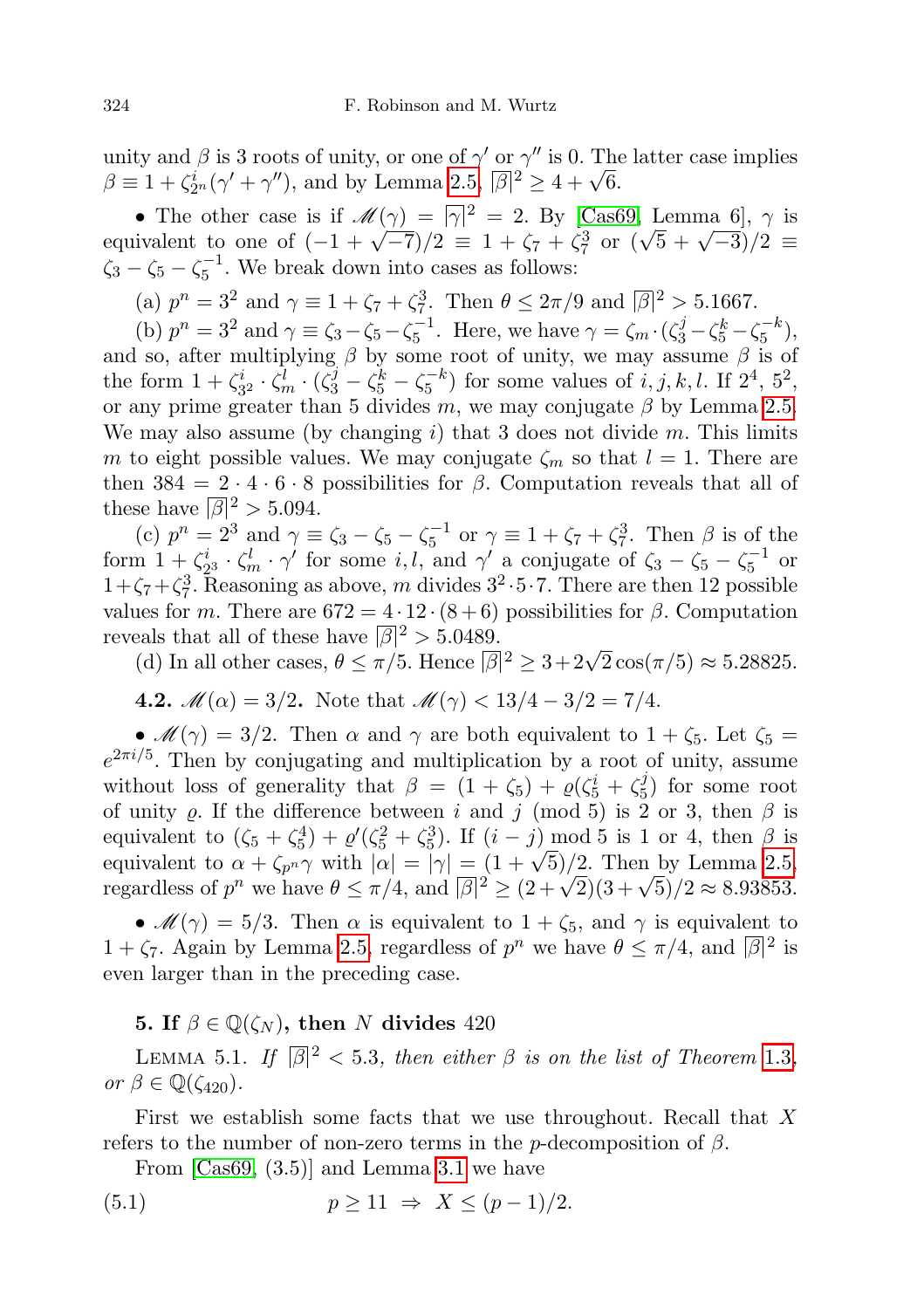<span id="page-8-0"></span>By [\(2.1\)](#page-2-1), and since  $\mathcal{M}(\beta) < 13/4$  by Lemma [3.1,](#page-4-0) we have

(5.2) 
$$
\frac{13}{4}(p-1) > (p-X)\sum_{i=1}^X \mathcal{M}(\alpha_i) + \sum_{1 \leq i < j \leq X} \mathcal{M}(\alpha_i - \alpha_j).
$$

Now let  $\beta \in \mathbb{Q}(\zeta_N)$  be a minimal cyclotomic integer that is an exception to Theorem [1.3.](#page-0-1) Let p be the largest prime dividing N, and suppose  $p > 7$ . By Lemma [4.1,](#page-6-0)  $p$  exactly divides N. We proceed by considering different combinations of  $p$  and  $X$ .

**5.1.**  $p = 11$ . Note that by [\(5.1\)](#page-7-0),  $X \le 5$ .

<span id="page-8-1"></span>5.1.1.  $X = 2$ . By [\(5.2\)](#page-8-0),  $\frac{65}{2} > 9(\mathcal{M}(\gamma) + \mathcal{M}(\alpha)) + \mathcal{M}(\gamma - \alpha).$ 

Assume without loss of generality that  $\mathcal{M}(\alpha) \leq \mathcal{M}(\gamma)$ . We have

$$
\mathscr{M}(\alpha) \leq \frac{65}{36} \Rightarrow \mathscr{M}(\alpha) = 1, \frac{3}{2}, \frac{5}{3}, \frac{7}{4} \text{ or } \frac{9}{5}.
$$

We consider each possible value of  $\mathcal{M}(\alpha)$  below:

•  $\mathcal{M}(\alpha) = 1$ . As  $\mathcal{N}(\beta) > 3$ ,  $\mathcal{N}(\gamma) > 2$  and thus  $\mathcal{M}(\gamma) \geq 2$ . By con-•  $M(\alpha) = 1$ . As  $N(\beta) > 3$ ,  $N(\gamma) > 2$  and thus  $M(\gamma) \ge 2$ . By con-<br>jugating we can assume  $|\gamma| \ge \sqrt{2}$ ; then by Lemma [2.5](#page-3-0) we have  $|\beta|^2 \ge$ jugating we can assume  $|\gamma|$   $\ge$  3 + 2 $\sqrt{2}\cos(2\pi/11) \approx 5.37942$ .

•  $\mathcal{M}(\alpha) = 3/2$ . If  $\mathcal{N}(\gamma) > 2$  the inequality is false, since  $\mathcal{M}(\gamma - \alpha) \geq 1$ and  $M(\gamma) \geq 2$ . If  $\mathcal{N}(\gamma) = 1$  then  $\mathcal{N}(\beta) = 3$ . So let  $\gamma$  be equivalent to  $1 + \zeta_n$ .

If  $n = 5$  then  $\alpha \equiv \gamma \equiv 1 + \zeta_5$ . As we have previously argued, either  $\beta \equiv (\zeta_5 + \zeta_5^4) + \varrho(\zeta_5^2 + \zeta_5^3)$  for some root of unity  $\varrho$ , or we can conjugate to  $\beta \equiv (\zeta_5 + \zeta_5) + \varrho(\zeta_5 + \zeta_5)$  for some root of unity  $\varrho$ , or we can conjugate to assume that  $|\alpha| = |\gamma| = (1 + \sqrt{5})/2$ . Then  $|\overline{\beta}|^2 \geq (3 + \sqrt{5})(1 + \cos(2\pi/11)) \approx$ 9.64093.

If n is coprime to 5 then  $n \geq 4$ , and by Lemma [2.5](#page-3-0) with  $\theta = 2\pi/11$ , If *n* is coprime to 5 then  $n \geq 4$ <br> $\frac{1+\zeta_5}{1+\zeta_n} = \frac{1+\sqrt{5}}{2}$ , and  $\frac{1+\zeta_n}{2} \geq$ √ 2, we have  $\sqrt{\beta}$ <sup>2</sup>  $\geq$  8.46802.

If n is divisible by 5 it must be at least 10. Conjugate  $\beta$  so  $|1 + \zeta_n|$  =  $\frac{1 + \zeta_n}{1 + \zeta_n} \geq \frac{1 + \zeta_{10}}{1 + \zeta_{10}} = \sqrt{(5 + \sqrt{5})/2}$ . The smallest conjugate of  $1 + \zeta_5$  is  $(\sqrt{5}-1)/2$ . Thus by Lemma [2.5](#page-3-0) with  $\theta = 2\pi/11$ ,  $|\overline{\beta}|^2 > 5.9779$ .

•  $\mathcal{M}(\alpha) = 5/3$ . Again we have  $\mathcal{N}(\gamma) = 2$ . Let  $\gamma$  be equivalent to  $1 + \zeta_n$ .

If  $n = 7$  then both  $\alpha$  and  $\gamma$  are equivalent to  $1 + \zeta_7$ . We may conjugate them simultaneously so neither is the smallest conjugate as follows. Let  $\zeta_7$  be  $e^{2\pi i/7}$ . Assume without loss of generality that  $\alpha = 1 + \zeta_7$ , and  $\gamma = \varrho(1 + \zeta_7^i)$ for  $\varrho$  a root of unity. Then  $\beta = (1 + \zeta_7) + \zeta_{11}\varrho(1 + \zeta_7^i)$ . If  $i \neq 3, 4$  we are done, otherwise,  $\beta$  under the conjugation  $\zeta_7 \to \zeta_7^2$  is  $(1+\zeta_7^2) + \zeta_{11}\varrho'(1+\zeta_7^{2i}),$ which satisfies our requirement. We now have  $|\alpha|, |\gamma| \ge |e^{2\pi i 2/7}|$ , and then by Lemma [2.5,](#page-3-0)  $\sqrt{\beta}$ <sup>2</sup> > 6.09385.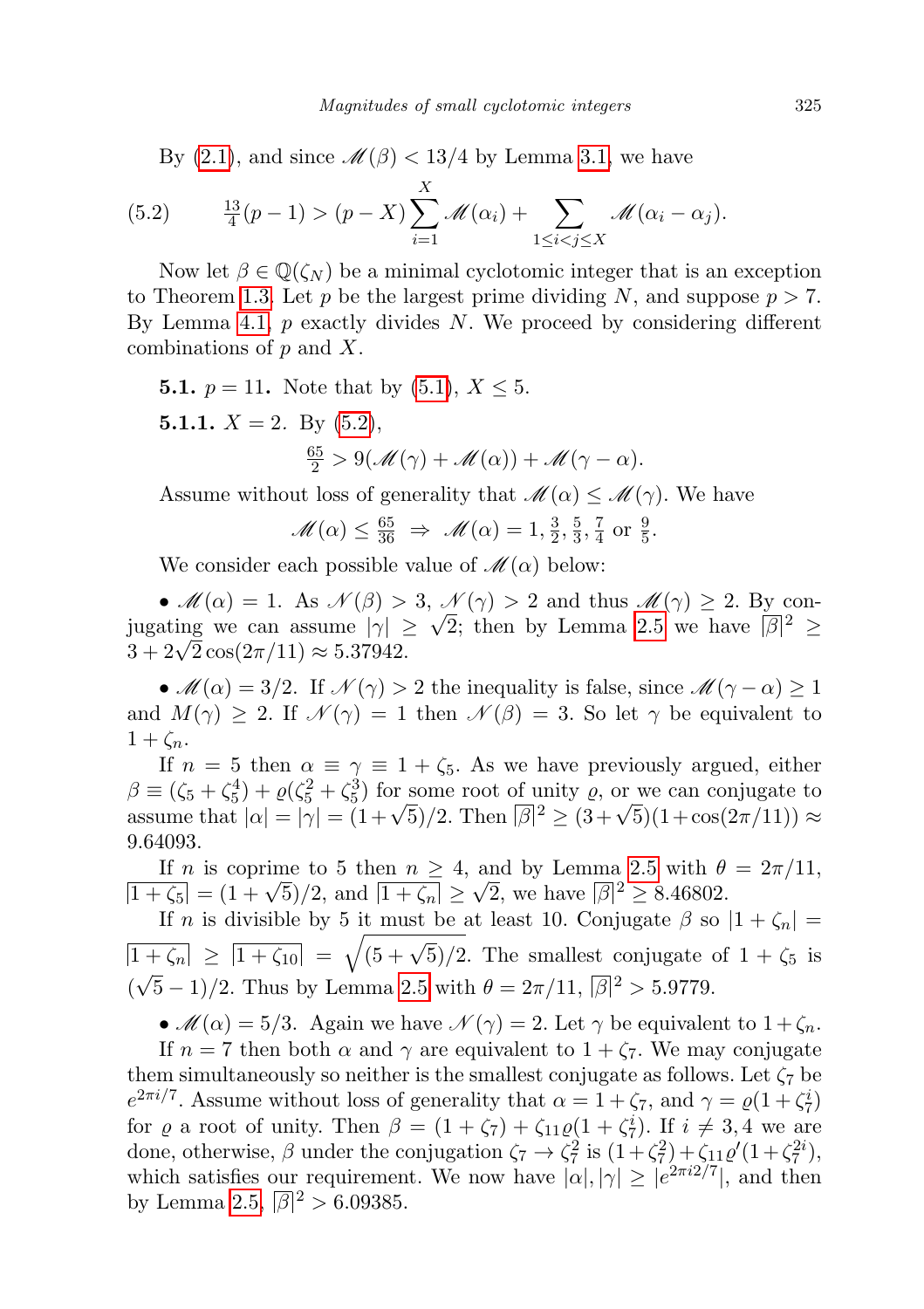The case of n coprime to 7 easily follows from the previous case with  $M(\alpha) = 3/2$ , since  $\overline{1 + \zeta_7} > \overline{1 + \zeta_5}$ .

If n is divisible by 7, then similarly to before, conjugate  $\gamma$  to its largest conjugate and then  $|\gamma| = |\gamma| \ge |e^{2\pi i/14}|$  and  $|\alpha| \ge |e^{2\pi i/7}|$ . We then have  $\overline{\beta}$ <sup>2</sup> > 5.66523.

•  $\mathcal{M}(\alpha) = 9/5$ . Then  $\alpha \equiv 1 + \zeta_{11}$ , but this is impossible as  $\zeta_{11} \notin$  $\mathbb{Q}(\zeta_{N/11}).$ 

•  $\mathcal{M}(\alpha) = 7/4$ . Then  $\mathcal{M}(\gamma) = 7/4$  or 11/6. However, 11/6 makes the inequality false with  $\mathcal{M}(\alpha - \gamma) \geq 1$ , so  $\mathcal{M}(\gamma) = 7/4$ .

Recall that  $\mathcal{M}(\rho) = 7/4 \Rightarrow \rho \equiv 1 + \zeta_{30}$ . Conjugate  $\alpha$  to  $1 + e^{2\pi i/30}$ . This will fix  $\gamma$  to be some other conjugate, of which the smallest is  $1 + e^{2\pi i/3/30}$ . By Lemma [2.5,](#page-3-0)  $\sqrt{\beta}$ <sup>2</sup> > 5.71638.

**5.1.2.** 
$$
X = 3
$$
. By (5.2),  
\n
$$
\frac{65}{2} > 8 \sum_{i=1}^{3} \mathcal{M}(\alpha_i) + \sum_{1 \leq i < j \leq 3} \mathcal{M}(\alpha_i - \alpha_j).
$$

If more than one  $\alpha_i$  is not a root of unity, the inequality is false. We may assume that not all three  $\alpha_i$  are roots of unity, as the case  $\mathcal{N}(\beta) = 3$  is done. Then notice that  $\mathcal{N}(\alpha_i) > 2$  again makes the inequality false. So we may assume without loss of generality that  $\mathcal{N}(\alpha_1) = \mathcal{N}(\alpha_2) = 1$ , and  $\mathcal{N}(\alpha_3)=2.$ 

The respective  $\mathcal{M}$ -values are either  $(1, 1, 3/2), (1, 1, 5/3),$  or  $(1, 1, 7/4)$ .

We must calculate  $\boxed{\beta}$  with  $\beta$  of the form  $1 + \zeta_{11}\zeta_{420}^i + \zeta_{11}^j\zeta_{420}^k(1 + \zeta_n)$  for all  $i, j, k$  where  $n = 5, 7$ , or 30. Some computation shows that the smallest such  $\beta$  is  $1 + \zeta_{77} + \zeta_{77}^{11} + \zeta_{77}^{55}$  and  $|\beta| > 5.761$ .

5.1.3.  $X = 4$ . By [\(5.2\)](#page-8-0),

$$
\frac{65}{2} > 7 \sum_{i=1}^{4} \mathcal{M}(\alpha_i) + \sum_{1 \leq i < j \leq 4} \mathcal{M}(\alpha_i - \alpha_j).
$$

If any  $\alpha_i$  is not a root of unity, this inequality is false.

Therefore each  $\alpha_i$  is a root of unity and

$$
\frac{9}{2} > \sum_{1 \leq i < j \leq 4} \mathcal{M}(\alpha_i - \alpha_j),
$$

which implies there are at most two distinct roots of unity.

There remain three cases after conjugation, with  $(\alpha_1, \alpha_2, \alpha_3, \alpha_4)$  equivalent to one of the following, for  $\zeta$  some root of unity:

 $(1, 1, \zeta, \zeta)$  or  $(1, 1, 1, \zeta)$  or  $(1, 1, 1, 1).$ 

In both cases with  $\zeta$ , we must have  $\mathcal{M}(1-\zeta)=1$  or else the inequality is false. Thus  $\zeta = \zeta_6$ .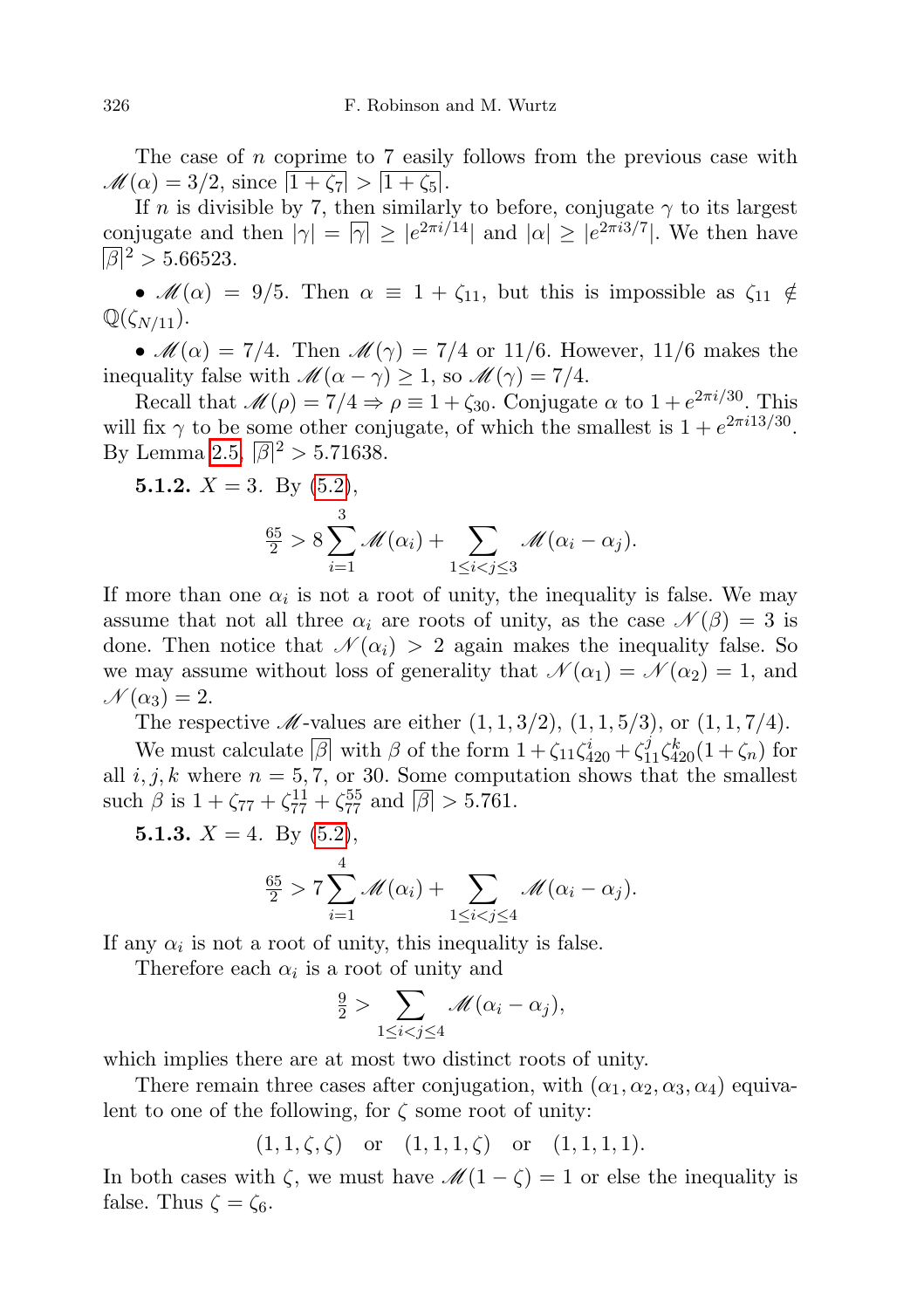The only such  $\beta$  with  $\beta$ <sup>2</sup> < 6 of the above form are given below:

| $(\alpha_1,\alpha_2,\alpha_3,\alpha_4)$ | J                                                            | 16 I                       |
|-----------------------------------------|--------------------------------------------------------------|----------------------------|
| (1, 1, 1, 1)                            | $1 + \zeta_{11} + \zeta_{11}^2 + \zeta_{11}^5$               | $\sqrt{1+4\cos^2(\pi/11)}$ |
| $(1, 1, 1, \zeta_6)$                    | $\zeta_6 + \zeta_{11} + \zeta_{11}^3 + \zeta_{11}^8$         | $\sqrt{1+4\cos^2(\pi/33)}$ |
| $(1, 1, \zeta_6, \zeta_6)$              | $\zeta_6 + \zeta_6 \zeta_{11} + \zeta_{11}^3 + \zeta_{11}^9$ | $\sqrt{1+4\cos^2(\pi/22)}$ |

<span id="page-10-0"></span>5.1.4.  $X = 5$ . By  $(5.2)$ ,

$$
\frac{65}{2} > 6\sum_{i=1}^{5} \mathcal{M}(\alpha_i) + \sum_{1 \leq i < j \leq 5} \mathcal{M}(\alpha_i - \alpha_j).
$$

If any  $\alpha_i$  is not a root of unity it has  $\mathscr{M}(\alpha_i) \geq 3/2$  and this inequality is false. So all  $\alpha_i$  are roots of unity, and

$$
\frac{5}{2} > \sum_{1 \leq i < j \leq 5} \mathcal{M}(\alpha_i - \alpha_j).
$$

However, if there exists  $\alpha_i \neq \alpha_j$  then the above inequality is also false, so we may assume without loss of generality that  $\alpha_i = 1$  for all *i*.

One can compute every

$$
\beta = 1 + \zeta_{11} + \zeta_{11}^a + \zeta_{11}^b + \zeta_{11}^c
$$

with  $a, b, c$  distinct and not equal to 0 or 1, and with  $|\beta| < \sqrt{5} + 0.1$ . They are all equivalent to

$$
1 + \zeta_{11} + \zeta_{11}^2 + \zeta_{11}^4 + \zeta_{11}^7,
$$

which has

$$
\overline{\beta}| = 2\cos(\pi/6) = \sqrt{1 + 4\cos^2(\pi/4)}.
$$

**5.2.** 
$$
X = 2
$$
. Let  $\beta = \alpha + \zeta_p \gamma$ , with  $\alpha, \gamma \in \mathbb{Q}(\zeta_{N/p})$  and  $p \ge 13$ . By (5.2),  
\n
$$
\frac{13}{4}(p-1) > (p-2)(\mathcal{M}(\alpha) + \mathcal{M}(\gamma)) + \mathcal{M}(\alpha - \gamma),
$$
\n
$$
\frac{13}{4} \cdot \frac{p-1}{p-2} > \mathcal{M}(\alpha) + \mathcal{M}(\gamma) + \frac{\mathcal{M}(\alpha - \gamma)}{p-2},
$$
\n
$$
\frac{39}{11} > \mathcal{M}(\alpha) + \mathcal{M}(\gamma).
$$

From here, the reasoning follows almost exactly as in Section [5.1.1.](#page-8-1) As  $p > 11$ , any argument based on Lemma [2.5](#page-3-0) is still valid, as  $\theta$  will be smaller. There are two cases where we need to change the argument:  $1 + \zeta_{11}$  can appear, and the difference term  $\mathcal{M}(\alpha - \gamma)$  may be larger.

We can still assume  $\mathcal{M}(\alpha) \neq 9/5$ , now because  $\frac{1}{2} \cdot 39/11 < 9/5$ .

In the  $\mathcal{M}(\alpha) = 7/4$  case,  $\mathcal{M}(\gamma) = 11/6$  or 9/5 is still not possible: now by the restriction on  $\mathcal{M}(\alpha) + \mathcal{M}(\gamma)$  instead of the other reasons.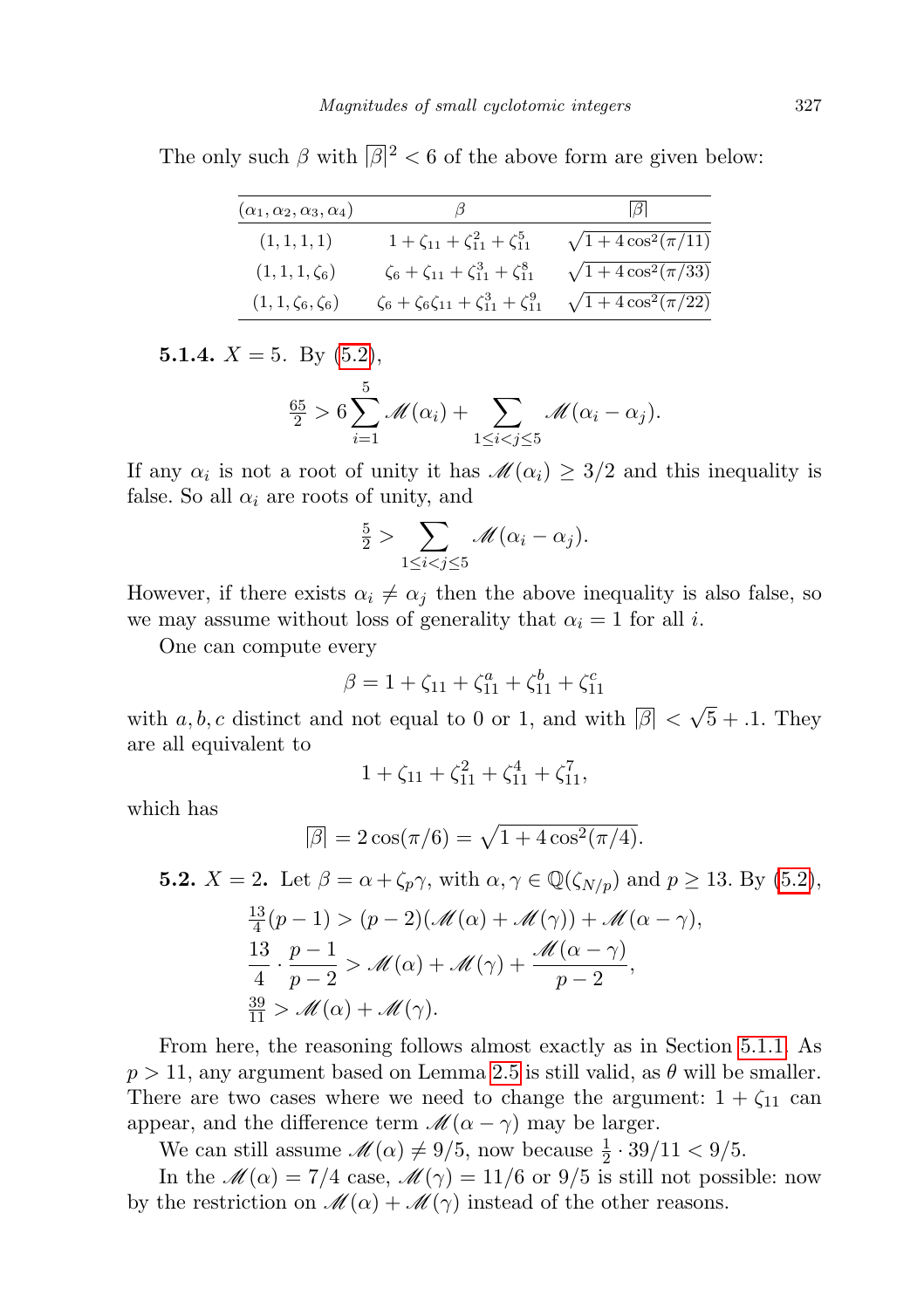5.3.  $p = 13$ 5.3.1.  $X = 3$ . By  $(5.2)$ ,  $39 > 10 \sum \mathcal{M}(\alpha_i) + \sum \mathcal{M}(\alpha_i - \alpha_j).$ 

We may assume that the N-values  $(\mathcal{N}(\alpha_1), \mathcal{N}(\alpha_2), \mathcal{N}(\alpha_3))$  are  $(1, 1, 2)$ . If they are less, then  $\mathcal{N}(\beta) = 3$ , and if they are more, the inequality is false.

The  $\mathcal{M}$ -values must be  $(1, 1, 3/2)$  or  $(1, 1, 5/3)$  for the inequality to hold.

• (1, 1, 3/2). We have  $\sum M(\alpha_i - \alpha_j) < 4$ . Neither  $\mathcal{N}(\alpha_3 - \alpha_1) = 3$  nor  $\mathcal{N}(\alpha_3 - \alpha_2) = 3$ . If so, then either  $\alpha_2 - \alpha_1 = 0$  and  $0 + 2 + 2 \ge 4$ , or  $\mathcal{N}(\alpha_2 - \alpha_1) = 1$  and  $1 + 1 + 2 \geq 4$ .

Assume without loss of generality that  $\alpha_1 = 1$ . Because  $\mathcal{N}(\alpha_3 - \alpha_1) \leq 2$ , there is some cancellation occurring in the difference  $\alpha_3 - \alpha_1$ . In particular,  $\alpha_3$  must be equal to  $1 + \zeta_5$ ,  $\zeta_5 + \zeta_5^i$ , or  $\zeta_6 + \zeta_6\zeta_5$ . We divide into cases based on  $\mathcal{N}(\alpha_3 - \alpha_1)$ , and employ a result of Mann [\[Man65\]](#page-15-11) (see also Poonen and Rubinstein  $[PRO8]$ . For small n, he classified vanishing sums of n roots of unity. For  $n < 6$ , these must be sums of groups consisting of equally spaced roots of unity.

If  $\mathcal{N}(\alpha_3 - \alpha_1) = 0$ , then we have a vanishing sum of three roots of unity, which is impossible when two of them differ by a fifth root of unity.

If  $\mathcal{N}(\alpha_3 - \alpha_1) = 1$ , then we have a vanishing sum of four roots of unity, and by Poonen, it must consist of two groups of two roots of unity each of whose sum vanishes. Hence,  $\alpha_3 = 1 + \zeta_5$ .

If  $\mathcal{N}(\alpha_3 - \alpha_1) = 2$ , then we have a vanishing sum of five roots of unity, and by Poonen, it must be a primitive vanishing sum of five roots of unity, or is two vanishing sums, one of two roots of unity and one of three roots of unity. If we are in the five case and  $\alpha_3 = \zeta_5 + \zeta_5^i$  or we are in the 2-3 case and  $\alpha_3 = \zeta_6 + \zeta_6 \zeta_5$ .

So, we may assume without loss of generality that  $(\alpha_1, \alpha_2, \alpha_3)$  is one of the following:  $(1, \zeta_5, \zeta_5^i + \zeta_5^j)$  $(\frac{1}{5}), (\frac{1}{5}, \zeta_5, \zeta_6 + \zeta_5^i \zeta_6^j)$  $(\frac{i}{6}), \text{ or } (1, \zeta_6, \zeta_6^i + \zeta_5 \zeta_6^j)$  $\binom{.0}{6}$  for some  $i, j.$ 

We compute the house of all  $\beta$  with restrictions from above, and in all cases,  $\lvert \beta \rvert^2 > 5.66$ .

• (1, 1, 5/3). We have  $\sum \mathcal{M}(\alpha_i - \alpha_j) < 7/3$ . Since  $\alpha_1 = \alpha_2$ , and  $\alpha_3 - \alpha_1$ is a root of unity, we may assume that  $\alpha_1 = \alpha_2 = 1$  and  $\alpha_3 = 1 + \zeta_7$ . The smallest such  $\beta$  is  $1 + \zeta_{13} + \zeta_{13}^2(1 + \zeta_5)$  with  $|\beta|^2 > 10$ .

**5.3.2.**  $X = 4$ . We proceed as in Section [5.1.4.](#page-10-0) By  $(5.2)$ ,

$$
39 > 9 \sum_{i=1}^{4} \mathcal{M}(\alpha_i)
$$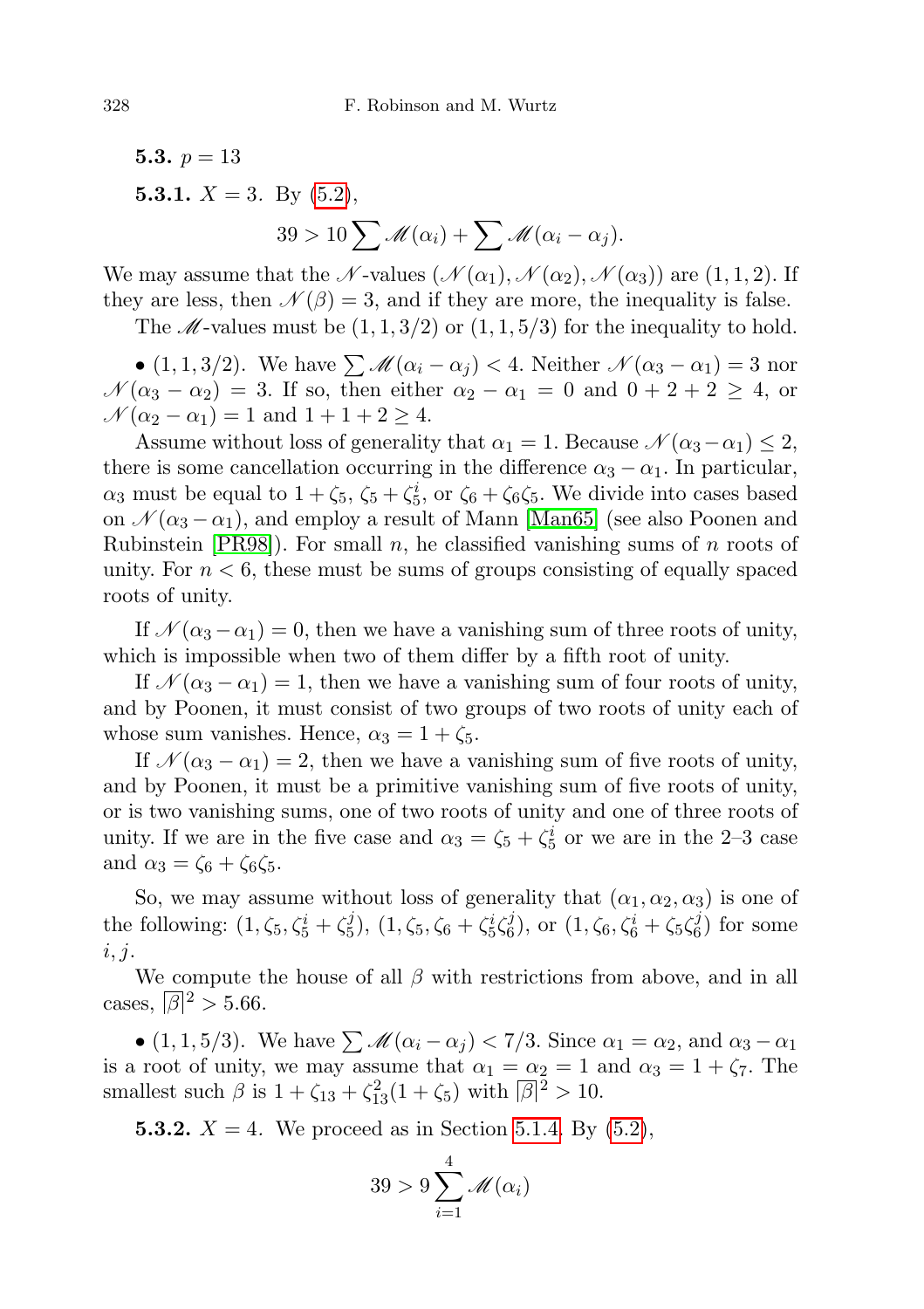implies that  $\alpha_i$  are all roots of unity, and

$$
3 > \sum_{1 \leq i < j \leq 4} \mathcal{M}(\alpha_i - \alpha_j)
$$

implies that they are all the same root of unity. Thus  $\beta \in \mathbb{Q}(\zeta_{13})$  is a sum of four roots of unity.

One can verify that the only such  $\beta$  with  $\lvert \beta \rvert < \sqrt{5} + 0.1$  is

$$
\beta = 1 + \zeta_{13} + \zeta_{13}^3 + \zeta_{13}^9,
$$

with

$$
\overline{\beta} = 2\cos(\pi/6) = \sqrt{1 + 4\cos^2(\pi/4)}.
$$

**5.3.3.**  $X \ge 5$ . By [\(5.1\)](#page-7-0),  $p = 13$  implies that  $X \le 6$ . Now [\(5.2\)](#page-8-0) gives us 13  $\frac{13}{4} \cdot 12 > (13 - X)X$ , which is false for  $X = 5, 6$ .

**5.4.** 
$$
X = 3
$$
  
**5.4.1.**  $p = 17$ . By (5.2),  
 $52 > 14 \sum \mathcal{M}(\alpha_j) + \sum \mathcal{M}(\alpha_i - \alpha_j)$ .

So we may assume without loss of generality that  $\alpha_1$  and  $\alpha_2$  are both roots of unity. Also, assume  $\alpha_3$  is not a root of unity, since this case has been done already. We may conclude that  $\mathcal{M}(\alpha_3) = 3/2$ , otherwise the inequality is false.

Now,

$$
3 > \mathcal{M}(\alpha_1 - \alpha_2) + \mathcal{M}(\alpha_1 - \alpha_3) + \mathcal{M}(\alpha_2 - \alpha_3).
$$

For this to hold, we must have  $\alpha_1 = \alpha_2$  and  $\alpha_3 - \alpha_1$  a root of unity. We may assume without loss of generality that  $(\alpha_1, \alpha_2, \alpha_3) = (1, 1, 1 + \zeta_5)$ , and then that  $\beta$  is equivalent to

$$
\beta = 1 + \zeta_{17} + \zeta_{17}^j (1 + \zeta_5)
$$

for some j. One can verify that the smallest such  $\beta$  is  $1 + \zeta_{17} + \zeta_{17}^5(1 + \zeta_5)$ with  $|\overline{\beta}|^2 > 9$ .

**5.4.2.** 
$$
p = 19
$$
. By (5.2),

$$
\frac{117}{2} > 16 \sum \mathcal{M}(\alpha_i) + \sum \mathcal{M}(\alpha_i - \alpha_j).
$$

As in the previous section,  $(\mathcal{M}(\alpha_1),\mathcal{M}(\alpha_2),\mathcal{M}(\alpha_3)) = (1,1,3/2)$ . Then

$$
\frac{5}{2} > \mathcal{M}(\alpha_1 - \alpha_2) + \mathcal{M}(\alpha_1 - \alpha_3) + \mathcal{M}(\alpha_2 - \alpha_3)
$$

and we may assume without loss of generality that  $(\alpha_1, \alpha_2, \alpha_3) = (1, 1,$  $1 + \zeta_5$ ). Then  $\beta$  is equivalent to

$$
\beta = 1 + \zeta_{19} + \zeta_{19}^j (1 + \zeta_5)
$$

for some j. One can verify that the smallest such  $\beta$  is  $1 + \zeta_{19} + \zeta_{19}^5(1 + \zeta_5)$ with  $|\overline{\beta}|^2 > 10$ .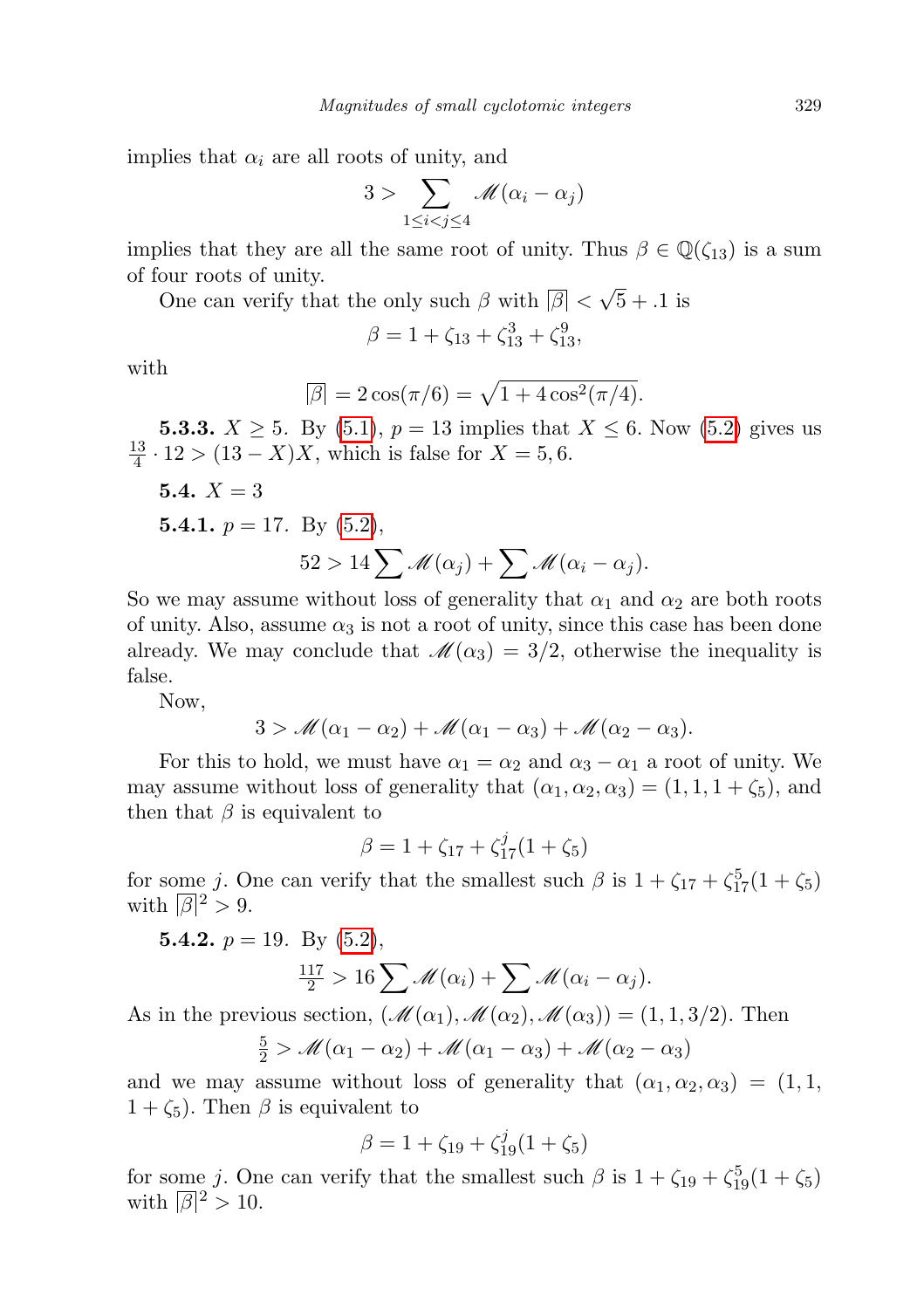**5.4.3.**  $p \geq 23$ . In this case, all  $\alpha_i$  must be roots of unity. Otherwise, this contradicts [\(5.2\)](#page-8-0). Thus  $\mathcal{N}(\beta) = 3$  and there are no exceptions to Theorem [1.3.](#page-0-1)

**5.5.**  $X \ge 4$  and  $p \ge 17$ . By [\(5.2\)](#page-8-0),

$$
\frac{13}{4}(p-1) > (p-X)X,
$$

and by  $(5.1), X \leq (p-1)/2$  $(5.1), X \leq (p-1)/2$ . We have

$$
\frac{d}{dX}((p-X)X) = p - 2X,
$$

so for  $x < p/2$ ,  $pX - X^2$  increases with X. Thus the minimal value for  $(p - X)X$  in the region is at  $X = 4$ , but

$$
\frac{13}{4}(p-1) > (p-4)4
$$

is false for  $p \ge 17$ . Hence [\(5.2\)](#page-8-0) is false when  $X \ge 4$  and  $p \ge 17$ .

### 6. There are no exceptions in  $\mathbb{Q}(\zeta_{420})$

LEMMA 6.1. Theorem [1.3](#page-0-1) holds for  $\beta \in \mathbb{Q}(\zeta_{420})$ .

We have computed all  $\beta \in \mathbb{Q}(\zeta_{420})$  with  $\mathcal{N}(\beta) \leq 6$  as follows: without loss of generality we assume that the first root is 1, the second root  $\zeta_{420}^i$  has *i* dividing 420 (or equal to 0), and the other roots  $\zeta_{420}^j$  have  $(420, j) \geq i$ . The results were consistent with Theorem [1.2,](#page-0-0) and all  $\beta$  with  $5 < |\beta|^2 \le 5 + 1/25$ are equivalent to  $1 + \zeta_{70} + \zeta_{70}^{10} + \zeta_{70}^{29}$ , as mentioned in Theorem [1.3.](#page-0-1) Thus we know that any exceptions  $\beta$  must have  $\mathcal{N}(\beta) > 6$ .

Write  $\beta$  as  $\sum_{i=0}^{4} \zeta_5^i \eta_i$  with  $\eta_i \in \mathbb{Q}(\zeta_{84})$ . Let X be the minimal number of non-zero  $\eta_i$  that can represent  $\beta$  in this way, and let  $\alpha_i$  be these non-zero  $\eta_i$ .

In the cases below we make use of several facts about  $\alpha \in \mathbb{Q}(\zeta_{84})$ :

- If  $\mathcal{N}(\alpha) = 2$ , then  $\mathcal{M}(\alpha) \geq 5/3$ , as  $1 + \zeta_5$  cannot appear.
- If  $\mathcal{N}(\alpha) = 4$ , then  $\mathcal{M}(\alpha) \ge 5/2$ , by [\[CMS11,](#page-15-5) 7.0.8].

 $\mathbf{v}$ 

• If  $\mathcal{N}(\alpha) \geq 5$ , then  $\mathcal{M}(\alpha) \geq 17/6$ , by [\[CMS11,](#page-15-5) 7.0.8].

In each of the following cases, we demonstrate a contradiction to [\(5.2\)](#page-8-0), which now reads

$$
13 > (5 - X) \sum_{i=1}^{X} \mathcal{M}(\alpha_i) + \sum_{1 \leq i < j \leq X} \mathcal{M}(\alpha_i - \alpha_j) = S.
$$

**6.1.**  $X = 1$ . In this case,  $\beta \in \mathbb{Q}(\zeta_{84})$ . We can write  $\beta = \alpha + \zeta_4 \gamma$  with  $\alpha, \gamma \in \mathbb{Q}(\zeta_{21})$ . We know that  $\mathcal{M}(\alpha) + \mathcal{M}(\gamma) < 13/4$ , so we may assume without loss of generality that  $\mathcal{M}(\alpha) \leq 13/8$ . Then  $\alpha$  is a root of unity. But then  $\mathcal{M}(\gamma) < 9/4$  and  $\mathcal{N}(\gamma) \geq 6$ , a contradiction by [\[CMS11,](#page-15-5) 7.0.5].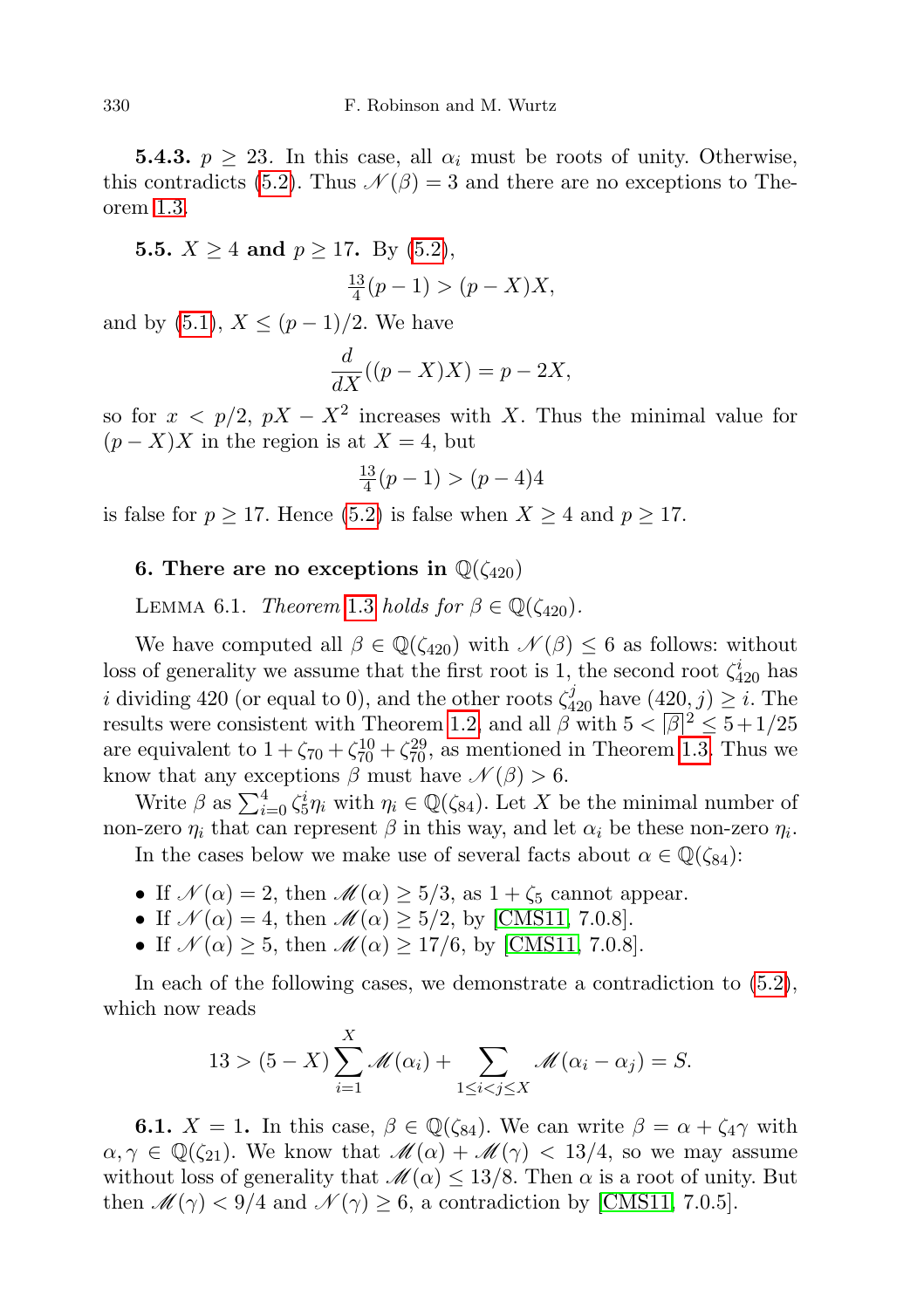**6.2.**  $X = 2$ .  $\mathcal{M}(\alpha_i) \geq 23/6$  contradicts [\(5.2\)](#page-8-0). So by [\[CMS11,](#page-15-5) 7.0.9],  $\mathcal{N}(\alpha_i) \leq 5.$ 

In the following table and throughout we list lower bounds on the values of M and S. In all cases,  $S \geq 13$ , contradicting [\(5.2\)](#page-8-0).

|                            |                               | $\mathcal{N}(\alpha_i)$ $\mathcal{M}(\alpha_i)$ $\mathcal{M}(\alpha_1 - \alpha_2)$ S |            |  |  |
|----------------------------|-------------------------------|--------------------------------------------------------------------------------------|------------|--|--|
|                            | $\geq 2$ 5 $\frac{5}{3}$ 17/6 | $\sim 2$                                                                             | $15^{1}/2$ |  |  |
| $\geq 3$ 4 2 $\frac{5}{2}$ |                               |                                                                                      | $14^{1}/2$ |  |  |

**6.3.**  $X = 3$ . The column  $\mathcal{M}(\alpha_i - \alpha_j)$  is listed in the order  $\alpha_1 - \alpha_2$ ,  $\alpha_1 - \alpha_3$ ,  $\alpha_2 - \alpha_3$ .

| $\mathcal{N}(\alpha_i)$ |                |       |                | $\mathscr{M}(\alpha_i)$ |                |                | $\mathscr{M}(\alpha_i-\alpha_j)$ |                |                       |  |  |
|-------------------------|----------------|-------|----------------|-------------------------|----------------|----------------|----------------------------------|----------------|-----------------------|--|--|
| 1                       | 1              | > 5   |                | 1                       | 17/6           | $\overline{0}$ | $\overline{2}$                   | $\overline{2}$ | $13^2/3$              |  |  |
| 1                       | $\overline{2}$ | >4    | 1              | 5/3                     | 5/2            | 1              | 2                                | 5/3            | 15                    |  |  |
| 1                       | $>$ 3          | >3    |                | $\overline{2}$          | $\overline{2}$ | 5/3            | 5/3                              | $\theta$       | $13^{1/3}$            |  |  |
| 2                       | $\overline{2}$ | 3     | 5/3            | 5/3                     | $\overline{2}$ | $\theta$       | 1                                | 1              | $12^2/3$ <sup>*</sup> |  |  |
| $\overline{2}$          | $\overline{2}$ | >4    | 5/3            | 5/3                     | 5/2            | $\overline{0}$ | 5/3                              | 5/3            | 15                    |  |  |
| 2                       | $>$ 3          | $>$ 3 | $^{5}/_{3}$    | 2                       | $\overline{2}$ |                | 1                                | $\theta$       | $13^{1/3}$            |  |  |
| $>$ 3                   | >3             | >3    | $\overline{2}$ | $\overline{2}$          | $\overline{2}$ | $1**$          | $\Omega$                         | $\theta$       | 13                    |  |  |

\* See that  $\mathcal{M}(\alpha_1 - \alpha_2) = 0$  and  $\mathcal{M}(\alpha_3 - \alpha_1) = 1$ , or else  $S > 13$ . But then  $\beta$  can be written as a sum of five roots of unity: take  $\eta'_i = \eta_i - \alpha_1$ .

<sup>\*\*</sup> This results from assuming at least one pair is different. If all  $\alpha_i$  are equal, then  $\beta$  can be represented with  $X = 2$  by taking  $\eta'_j = \eta_j - \alpha_1$ .

**6.4.**  $X = 4$ . No two  $\alpha_i$  are equal. If  $\alpha_j = \alpha_k$ , then there is another representation with  $X < 4$  given by  $\eta'_i = \eta_i - \alpha_j$  for all *i*.

The column  $\mathcal{M}(\alpha_i - \alpha_j)$  is listed in the order  $\alpha_1 - \alpha_2, \alpha_1 - \alpha_3, \alpha_1 - \alpha_4,$  $\alpha_2 - \alpha_3$ ,  $\alpha_2 - \alpha_4$ ,  $\alpha_3 - \alpha_4$ .

| $\mathscr{N}(\alpha_i)$ and $\mathscr{M}(\alpha_i)$ |                                     |  |  |  |                                         |  |  | $\mathscr{M}(\alpha_i-\alpha_j)$ |  |  |  |                                             |  | S              |
|-----------------------------------------------------|-------------------------------------|--|--|--|-----------------------------------------|--|--|----------------------------------|--|--|--|---------------------------------------------|--|----------------|
|                                                     | $1 \quad 1 \quad 1 > 4$             |  |  |  | 1 1 1 $\frac{5}{2}$                     |  |  |                                  |  |  |  | $1 \quad 1 \quad 2 \quad 1 \quad 2 \quad 2$ |  | $14^{1}/2$     |
|                                                     | $1 \qquad 1 \qquad 2 \qquad \geq 3$ |  |  |  | $1 \t1 \t5/3 \t2$                       |  |  |                                  |  |  |  | 1 1 $\frac{5}{3}$ 1 $\frac{5}{3}$ 1         |  | 13             |
|                                                     | $1 \quad 1 \geq 3 \geq 3$           |  |  |  | $1 \quad 1 \quad 2 \quad 2$             |  |  |                                  |  |  |  | $1 \t 5/3 \t 5/3 \t 5/3 \t 5/3 \t 1$        |  | $14^2/3$       |
|                                                     | $1 \quad 2 \quad 2 \quad 2$         |  |  |  | $1 \frac{5}{3} \frac{5}{3} \frac{5}{3}$ |  |  |                                  |  |  |  | $1 \quad 1 \quad 1 \quad 1 \quad 1 \quad 1$ |  | $12^{\dagger}$ |
|                                                     | $1 \geq 2 \geq 2 \geq 3$            |  |  |  | $1\quad 5/3\quad 5/3\quad 2$            |  |  |                                  |  |  |  | $1 \t1 \t5/3 \t1 \t1 \t1$                   |  | 13             |
|                                                     | $2 \quad 2 \quad 2 \quad 2$         |  |  |  | $5/3$ $5/3$ $5/3$ $5/3$                 |  |  | $5/3$ <sup>††</sup> 1 1 1 1 1    |  |  |  |                                             |  | $13^{1/3}$     |
|                                                     | $\geq 2$ $\geq 2$ $\geq 2$ $\geq 3$ |  |  |  | $5/3$ $5/3$ $5/3$ 2                     |  |  |                                  |  |  |  | 1 1 1 1 1 1                                 |  | 13             |

<sup>†</sup> If any of the differences is more than a single root of unity, it increases S by at least  $2/3$ , so at most one difference is more than a single root of unity. Thus we may assume without loss of generality that  $\mathcal{M}(\alpha_2 - \alpha_1) = \mathcal{M}(\alpha_3 - \alpha_1) = 1$ . Then  $\mathcal{N}(\beta) \leq 6$ , as evidenced by  $\eta'_i = \eta_i - \alpha_1$  for all *i*.

<sup>††</sup> If every difference is a single root of unity, then  $\mathcal{N}(\beta) = 5$ : put  $\eta'_i = \eta_i - \alpha_1$  for all *i*.